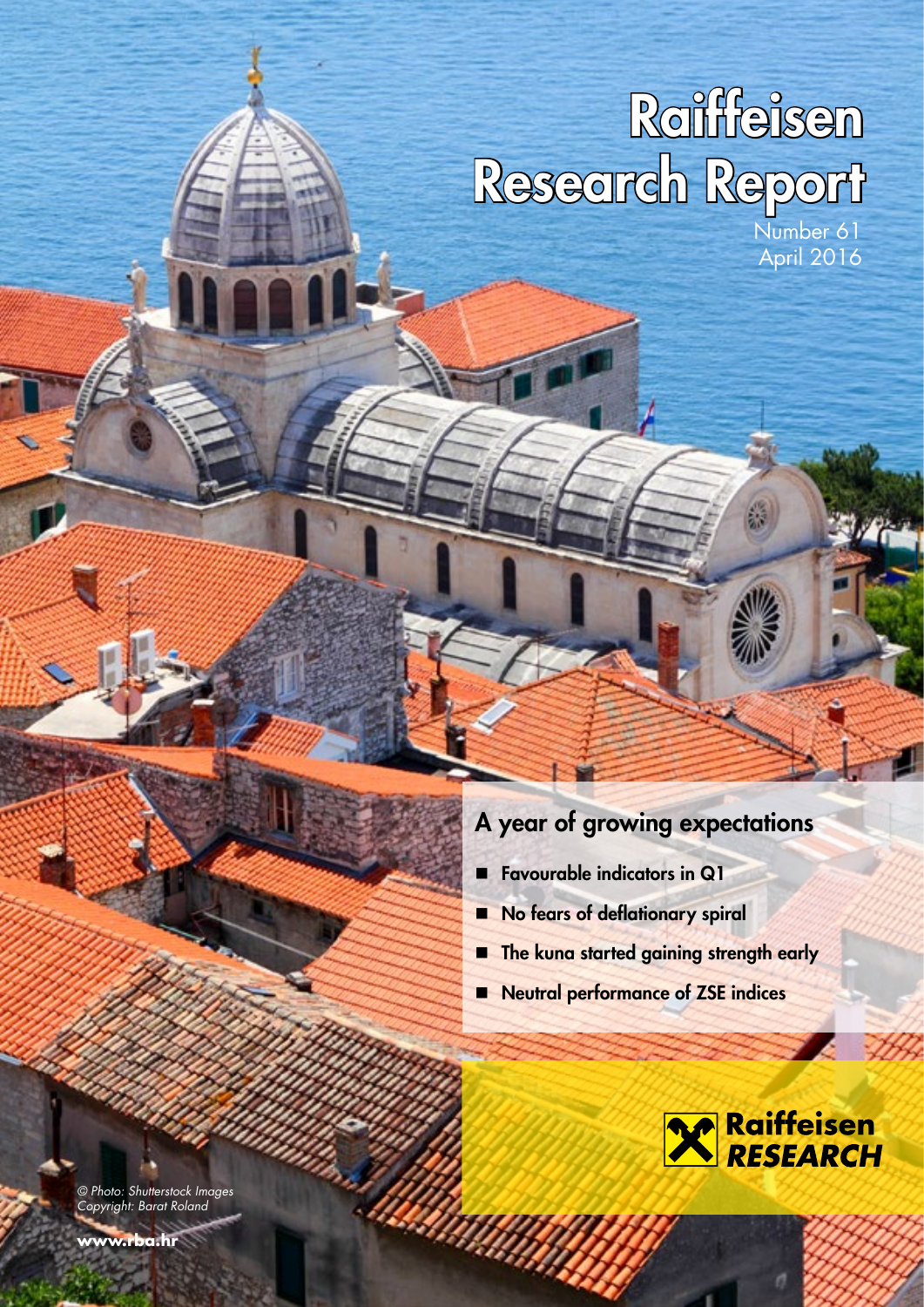

### **Contents**

| <b>Indicators</b>                           |  |
|---------------------------------------------|--|
|                                             |  |
|                                             |  |
| <b>Introduction</b>                         |  |
|                                             |  |
| <b>Real sector</b>                          |  |
|                                             |  |
| <b>Fiscal policy</b>                        |  |
|                                             |  |
| <b>Debt market</b>                          |  |
|                                             |  |
| Exchange rate and monetary policy           |  |
|                                             |  |
| <b>Inflation</b>                            |  |
|                                             |  |
| <b>Balance of payments and foreign debt</b> |  |
|                                             |  |
| Central bank's policies                     |  |
|                                             |  |
| Oil                                         |  |
|                                             |  |
| <b>Financial system</b>                     |  |
|                                             |  |
| Construction                                |  |
|                                             |  |
| <b>Equity market</b>                        |  |
|                                             |  |
|                                             |  |

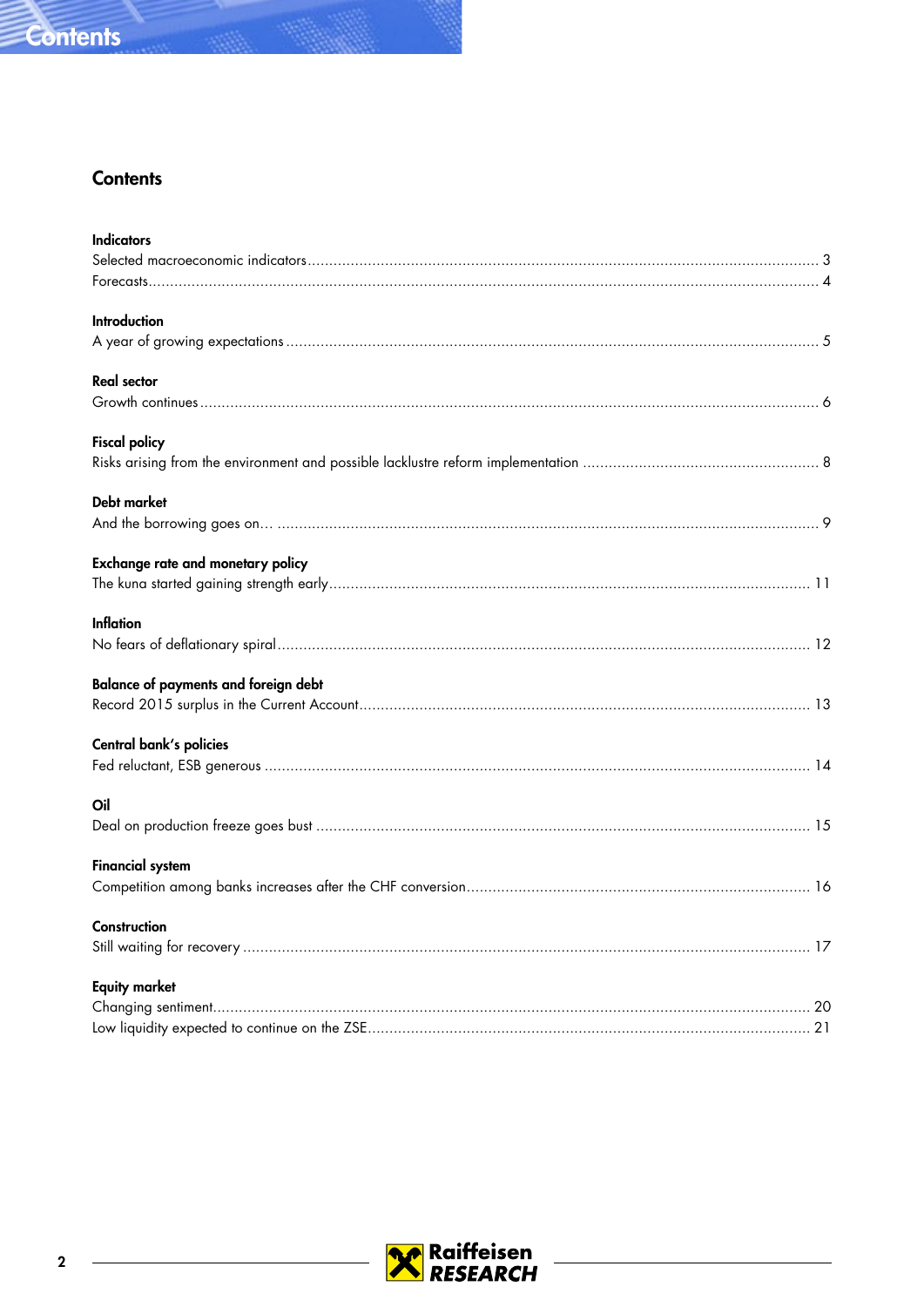### <span id="page-2-0"></span>Selected macroeconomic indicators

|                                                                                                              | 2009       | 2010         | 2011           | 2012       | 2013       | 2014       | 2015       | 2016e      | 2017f      | 2018f      |
|--------------------------------------------------------------------------------------------------------------|------------|--------------|----------------|------------|------------|------------|------------|------------|------------|------------|
| <b>GDP &amp; Production</b>                                                                                  |            |              |                |            |            |            |            |            |            |            |
| Gross Domestic Product, %<br>(constant prices)                                                               | $-7.4$     | $-1.7$       | $-0.3$         | $-2.2$     | $-1.1$     | $-0.4$     | 1.6        | 1.5        | 1.5        | 2.0        |
| GDP at current prices (EUR<br>millions)                                                                      | 45,093     | 45,022       | 44,737         | 43,959     | 43,516     | 43,045     | 43,921     | 44,741     | 46,094     | 47,814     |
| GDP per capita at current prices<br>(EUR)                                                                    | 10,471     | 10,479       | 10,451         | 10,301     | 10,225     | 10,156     | 10,381     | 10,612     | 10,943     | 11,357     |
| Retail trade, % real annual<br>changes                                                                       | $-11.6$    | $-2.1$       | 0.6            | -4.1       | $-0.6$     | 0.4        | 2.4        | 2.5        | 2.5        | 2.7        |
| Industrial production, % annual<br>changes                                                                   | $-9.2$     | $-1.4$       | $-1.2$         | $-5.5$     | $-1.8$     | 1.2        | 2.6        | 3.0        | 3.4        | 3.8        |
| Prices, Employment and Budget                                                                                |            |              |                |            |            |            |            |            |            |            |
| Consumer Prices, %, end of<br>period                                                                         | 1.9        | 1.8          | 2.1            | 4.7        | 0.3        | $-0.5$     | $-0.6$     | 0.5        | 1.6        | 2.5        |
| %, average                                                                                                   | 2.4        | 1.1          | 2.3            | 3.4        | 2.2        | $-0.2$     | $-0.5$     | $-0.6$     | 1.5        | 2.2        |
| Producer Prices <sup>1</sup> , %, end of period                                                              | 1.6        | 5.7          | 5.8            | 6.9        | $-2.6$     | $-3.4$     | $-4.4$     | 0.2        | 2.0        | 2.3        |
| %, average                                                                                                   | $-0.4$     | 4.3          | 6.4            | 7.0        | 0.5        | $-2.7$     | $-3.9$     | $-2.7$     | 2.0        | 2.5        |
| Unemployment rate (official rate,<br>avg)                                                                    | 14.9       | 17.4         | 18.0           | 19.1       | 20.3       | 19.7       | 17.0       | 15.5       | 15.3       | 15.1       |
| Unemployment rate (ILO, avg)                                                                                 | 9.2        | 11.6         | 13.7           | 15.9       | 17.4       | 17.3       | 16.3       | 15.9       | 15.5       | 15.1       |
| Average net wage, in Kuna                                                                                    | 5,311      | 5,343        | 5,441          | 5,478      | 5,515      | 5,534      | 5,594      | 5,678      | 5,803      | 5,930      |
| General Government Balance, %<br>of GDP, ESA 2010                                                            | $-6.0$     | $-6.2$       | $-7.8$         | $-5.3$     | $-5.3$     | $-5.5$     | $-3.2$     | $-3.0$     | $-2.9$     | $-2.8$     |
| Public Debt, HRK bn, ESA 2010                                                                                | 162.1      | 191.3        | 216.7          | 233.6      | 270.9      | 284.2      | 289.7      | 297.3      | 307.9      | 320.0      |
| % of GDP, ESA 2010                                                                                           | 49.0       | 58.3         | 65.2           | 70.7       | 82.8       | 86.5       | 86.7       | 87.2       | 87.6       | 87.5       |
| <b>Balance of Payment and External Debt</b>                                                                  |            |              |                |            |            |            |            |            |            |            |
| Good's and Services Exports,<br><b>EUR</b> million                                                           | 15,577     | 17,007       | 18,110         | 18,315     | 18,764     | 19,978     | 21,991     | 23,420     | 24,638     | 25,648     |
| % change                                                                                                     | $-15.9$    | 9.2          | 6.5            | 1.1        | 2.5        | 6.5        | 10.1       | 6.5        | 5.2        | 4.1        |
| Good's and Services Imports,<br><b>EUR</b> million                                                           | 17,244     | 17,158       | 18,297         | 18,097     | 18,573     | 19,106     | 20,757     | 21,691     | 22,667     | 23,370     |
| % change                                                                                                     | $-23.0$    | $-0.5$       | 6.6            | $-1.1$     | 2.6        | 2.9        | 8.6        | 4.5        | 4.5        | 3.1        |
| Current Account Balance, % of<br>GDP <sup>2</sup>                                                            | $-5.1$     | $-1.1$       | $-0.7$         | 0.0        | 1.0        | 0.9        | 5.2        | 2.0        | 2.2        | 2.1        |
| Official International Reserves,<br>EUR millon, eop                                                          | 10,376     | 10,660       | 11,195         | 11,236     | 12,908     | 12,688     | 13,707     | 13,500     | 13,300     | 13,550     |
| Official International Reserves,<br>in terms of months of imports of<br>goods and services, eop <sup>1</sup> | 7.2        | 7.5          | 7.3            | 7.5        | 8.3        | 8.0        | 7.9        | 7.5        | 7.0        | 7.0        |
| Foreign Direct Investment, EUR<br>$m$ illion <sup>3</sup>                                                    | 2,279      | 1,065        | 1,017          | 1,142      | 710        | 2,910      | 128        | 1,700      | 1,900      | 1,800      |
| Tourism - nightstays, % change                                                                               | $-1.2$     | 2.6          | 7.0            | 4.0        | 3.3        | 2.6        | 7.7        | 3.8        | 3.0        | 2.5        |
| External debt, EUR billion                                                                                   | 45.6       | 46.9         | 46.4           | 45.3       | 46.0       | 46.7       | 45.5       | 46.1       | 47.2       | 48.0       |
| External debt, as % of GDP <sup>2</sup>                                                                      | 101.1      | 104.2        | 103.7          | 103.0      | 105.6      | 108.4      | 103.7      | 103.0      | 102.4      | 100.4      |
| External debt, as % export of<br>goods and services <sup>2</sup>                                             | 292.7      | 275.8        | 256.2          | 247.3      | 244.9      | 233.6      | 207.1      | 196.8      | 191.6      | 187.1      |
| Monetary and Financial Data                                                                                  |            |              |                |            |            |            |            |            |            |            |
| Exchange rate, eop, USD / HRK                                                                                | 5.09       | 5.57         | 5.82           | 5.73       | 5.55       | 6.30       | 6.99       | 7.29       | 6.83       | 5.88       |
| avg, USD / HRK                                                                                               | 5.28       | 5.50         | 5.34           | 5.85       | 5.71       | 5.75       | 6.86       | 6.90       | 7.19       | 6.32       |
| Exchange rate, eop, EUR / HRK                                                                                | 7.31       | 7.39         | 7.53           | 7.55       | 7.64       | 7.66       | 7.64       | 7.65       | 7.65       | 7.65       |
| avg, EUR / HRK                                                                                               | 7.34       | 7.29         | 7.43           | 7.52       | 7.57       | 7.63       | 7.61       | 7.59       | 7.62       | 7.65       |
| Money (M1), Kuna billion, eop                                                                                | 47.2       | 48.0         | 51.5           | 51.9       | 57.9       | 63.4       | 70.7       | 73.8       | 76.8       | 80.1       |
| $%$ change                                                                                                   | $-14.6$    | 1.7          | 7.3            | 0.9        | 11.5       | 9.6        | 11.4       | 4.5        | 4.0        | 4.3        |
| Broadest money (M4), Kuna<br>billion, eop                                                                    | 228.5      | 232.8        | 246.0          | 254.7      | 264.9      | 273.3      | 287.4      | 297.4      | 305.8      | 313.7      |
| $%$ change                                                                                                   | $-1.0$     | 1.9          | 5.6            | 3.6        | 4.0        | 3.2        | 5.1        | 3.5        | 2.8        | 2.6        |
| Credits, Kuna billion                                                                                        | 234.5      | 245.6        | 257.4          | 242.1      | 240.8      | 237.0      | 230.0      | 228.9      | 234.7      | 239.2      |
| % change                                                                                                     | $-0.6$     | 4.7          | 4.8            | $-5.9$     | $-0.5$     | $-1.6$     | $-2.9$     | $-0.5$     | 2.5        | 1.9        |
| ZIBOR 3m, %, avg<br>Treasury bills rate 12m, %, avg                                                          | 8.9<br>7.5 | 2.4<br>$4.0$ | $3.2\,$<br>3.9 | 3.4<br>3.9 | 1.5<br>2.5 | 1.0<br>1.9 | 1.2<br>1.5 | 0.9<br>1.0 | 1.4<br>1.2 | 2.4<br>2.4 |
|                                                                                                              |            |              |                |            |            |            |            |            |            |            |

' on domestic market; <sup>2</sup> in euro terms; <sup>3</sup> including round tripping<br>e – estimate; f – forecast; eop – end of period; avg – period average<br>Forecasts: Economic Research Department – Raiffeisenbank Austria d.d. Zagreb<br>Sourc

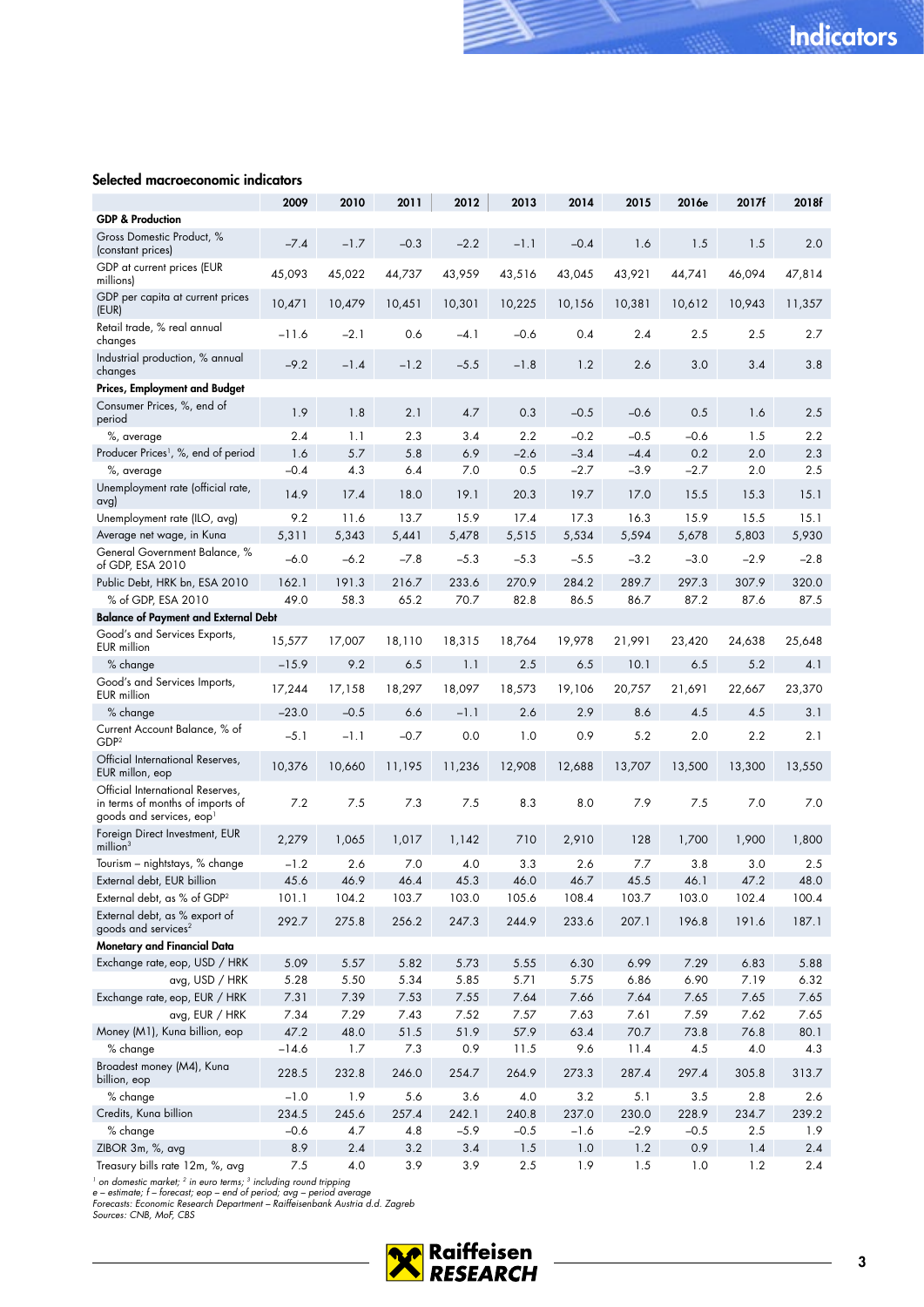| Real GDP (% yoy)                                    |        |        |        |       |
|-----------------------------------------------------|--------|--------|--------|-------|
|                                                     | 2014   | 2015   | 2016e  | 2017f |
| Poland                                              | 3.3    | 3.6    | 3.8    | 3.4   |
| Hungary                                             | 3.7    | 2.9    | 2.2    | 2.9   |
| Czech Rep.                                          | 2.0    | 4.3    | 2.0    | 2.9   |
| Slovakia                                            | 2.5    | 3.6    | 3.5    | 3.5   |
| Slovenia                                            | 3.0    | 2.9    | 2.2    | 2.1   |
| <b>CE</b>                                           | 3.0    | 3.6    | 3.1    | 3.2   |
| Croatia                                             | $-0.4$ | 1.6    | 1.5    | 1.5   |
| Bulgaria                                            | 1.5    | 3.0    | 2.1    | 3.0   |
| Romania                                             | 3.0    | 3.7    | 4.0    | 3.6   |
| Serbia                                              | $-1.8$ | 0.5    | 2.5    | 3.0   |
| BiH                                                 | 1.1    | 2.0    | 3.0    | 3.5   |
| Albania                                             | 2.0    | 2.7    | 3.5    | 4.0   |
| <b>SEE</b>                                          | 1.6    | 2.8    | 3.1    | 3.2   |
| Russia                                              | 0.7    | $-3.7$ | $-2.0$ | 1.5   |
| Ukraine                                             | 6.6    | $-9.9$ | 1.5    | 2.0   |
| Belarus                                             | 1.7    | $-3.9$ | $-2.0$ | 1.5   |
| <b>CIS</b>                                          | 0.3    | $-4.1$ | $-1.8$ | 1.5   |
| <b>CEE</b>                                          | 1.2    | $-1.2$ | 0.1    | 2.2   |
| Italy                                               | $-0.4$ | 0.6    | 1.1    | 1.2   |
| Austria                                             | 0.4    | 0.9    | 1.4    | 1.4   |
| Germany                                             | 1.6    | 1.4    | 1.8    | 1.8   |
| Euro area                                           | 0.9    | 1.6    | 1.4    | 1.7   |
| USA                                                 | 2.4    | 2.4    | 2.5    | 2.2   |
| Sources: Thomson Reuters, wiiw, Raiffeisen RESEARCH |        |        |        |       |

### Current account balance (% of GDP)

|                | 2014    | 2015    | 2016e   | 2017f   |
|----------------|---------|---------|---------|---------|
| Poland         | $-2.0$  | $-0.2$  | $-0.9$  | $-1.2$  |
| Hungary        | 3.9     | 4.4     | 4.5     | 4.2     |
| Czech Rep.     | 0.6     | 1.4     | 1.5     | 0.8     |
| Slovakia       | 0.1     | $-1.3$  | $-0.9$  | $-0.7$  |
| Slovenia       | 7.0     | 6.5     | 5.5     | 4.8     |
| <b>CE</b>      | $-0.1$  | 1.0     | 0.6     | 0.2     |
| Croatia        | 0.9     | 5.2     | 2.0     | 2.2     |
| Bulgaria       | 1.2     | 1.1     | 1.2     | $-0.5$  |
| Romania        | $-0.5$  | $-1.1$  | $-2.5$  | $-3.3$  |
| Serbia         | $-6.0$  | $-4.6$  | $-5.2$  | $-5.7$  |
| BiH            | $-7.6$  | $-7.0$  | $-7.6$  | $-8.1$  |
| Albania        | $-12.6$ | $-12.9$ | $-12.8$ | $-13.6$ |
| <b>SEE</b>     | $-1.5$  | -1.1    | $-2.4$  | $-3.1$  |
| Russia         | 3.2     | 5.0     | 4.1     | 4.6     |
| Ukraine        | $-3.5$  | $-0.2$  | $-3.4$  | -4.7    |
| <b>Belarus</b> | $-6.8$  | $-3.9$  | $-6.4$  | $-6.4$  |
| <b>CIS</b>     | 2.5     | 4.4     | 3.3     | 3.7     |
| <b>CEE</b>     | 1.3     | 2.5     | 1.6     | 1.6     |
| Italy          | 1.9     | 2.1     | 1.3     | 1.7     |
| Austria        | 1.9     | 2.6     | 2.6     | 2.4     |
| Germany        | 7.3     | 8.5     | 7.5     | 7.5     |
| Euro area      | 2.4     | 3.2     | 3.0     | 2.9     |
| <b>USA</b>     | $-2.2$  | $-2.7$  | $-3.1$  | $-2.7$  |

Sources: Thomson Reuters, wiiw, Raiffeisen RESEARCH

### Gross foreign debt (% of GDP)

|                                                     | 2014  | 2015  | 2016e | 2017f |  |  |  |
|-----------------------------------------------------|-------|-------|-------|-------|--|--|--|
| Poland                                              | 71.1  | 70.1  | 72.9  | 73.1  |  |  |  |
| Hungary                                             | 113.9 | 105.7 | 98.3  | 89.2  |  |  |  |
| Czech Rep.                                          | 66.6  | 70.6  | 74.3  | 76.4  |  |  |  |
| Slovakia                                            | 89.7  | 86.7  | 85.4  | 82.6  |  |  |  |
| Slovenia                                            | 124.1 | 114.8 | 110.0 | 104.1 |  |  |  |
| CE                                                  | 80.2  | 78.6  | 79.5  | 78.2  |  |  |  |
| Croatia                                             | 108.5 | 103.8 | 102.7 | 102.5 |  |  |  |
| Bulgaria                                            | 93.1  | 77.2  | 76.9  | 75.1  |  |  |  |
| Romania                                             | 63.1  | 56.9  | 55.2  | 53.6  |  |  |  |
| Serbia                                              | 78.6  | 81.6  | 80.6  | 79.4  |  |  |  |
| BiH                                                 | 51.9  | 54.6  | 55.1  | 54.9  |  |  |  |
| Albania                                             | 67.7  | 68.9  | 67.5  | 64.7  |  |  |  |
| <b>SEE</b>                                          | 74.7  | 68.9  | 67.5  | 65.7  |  |  |  |
| Russia                                              | 29.5  | 39.3  | 39.5  | 32.2  |  |  |  |
| Ukraine                                             | 95.2  | 131.5 | 142.9 | 142.5 |  |  |  |
| <b>Belarus</b>                                      | 52.6  | 70.3  | 84.8  | 79.7  |  |  |  |
| CIS                                                 | 34.2  | 46.1  | 47.7  | 40.4  |  |  |  |
| <b>CEE</b>                                          | 51.6  | 59.9  | 61.7  | 56.6  |  |  |  |
| Italy                                               | n.a.  | n.a.  | n.a.  | n.a.  |  |  |  |
| Austria                                             | n.a.  | n.a.  | n.a.  | n.a.  |  |  |  |
| Germany                                             | n.a.  | n.a.  | n.a.  | n.a.  |  |  |  |
| Euro area                                           | 120.3 | 120.2 | n.a.  | n.a.  |  |  |  |
| USA                                                 | n.a.  | n.a.  | n.a.  | n.a.  |  |  |  |
| Sources: Thomson Reuters, wiiw, Raiffeisen RESEARCH |       |       |       |       |  |  |  |

| Consumer prices (avg, % yoy) |        |        |        |       |
|------------------------------|--------|--------|--------|-------|
|                              | 2014   | 2015   | 2016e  | 2017f |
| Poland                       | 0.0    | $-0.9$ | 0.0    | 1.7   |
| Hungary                      | $-0.2$ | 0.0    | 0.4    | 2.2   |
| Czech Rep.                   | 0.4    | 0.3    | 0.7    | 1.7   |
| Slovakia                     | $-0.1$ | $-0.3$ | $-0.1$ | 2.2   |
| Slovenia                     | 0.2    | $-0.5$ | 0.2    | 0.9   |
| <b>CE</b>                    | 0.1    | $-0.5$ | 0.2    | 1.8   |
| Croatia                      | $-0.2$ | $-0.5$ | $-0.6$ | 1.5   |
| Bulgaria                     | $-1.4$ | $-0.1$ | 0.8    | 2.0   |
| Romania                      | 1.1    | $-0.6$ | $-0.5$ | 2.7   |
| Serbia                       | 2.9    | 1.4    | 2.1    | 2.5   |
| BiH                          | $-0.9$ | $-1.0$ | 0.5    | 1.5   |
| Albania                      | 1.6    | 1.8    | 1.8    | 2.2   |
| <b>SEE</b>                   | 0.7    | $-0.2$ | 0.1    | 2.3   |
| Russia                       | 7.8    | 15.6   | 8.4    | 7.9   |
| Ukraine                      | 12.1   | 48.7   | 14.1   | 12.9  |
| Belarus                      | 18.1   | 13.5   | 16.0   | 16.0  |
| <b>CIS</b>                   | 8.4    | 17.5   | 9.0    | 8.5   |
| <b>CEE</b>                   | 5.2    | 10.5   | 5.5    | 5.9   |
| Italy                        | 0.2    | 0.1    | 0.2    | 1.1   |
| Austria                      | 1.5    | 0.8    | 1.4    | 2.0   |
| Germany                      | 0.8    | 0.1    | 0.7    | 2.7   |
| Euro area                    | 0.4    | 0.0    | 0.7    | 1.5   |
| USA                          | 1.6    | 0.1    | 1.4    | 2.7   |

### General budget balance (% of GDP)

|                | 2014   | 2015   | 2016e  | 2017f  |
|----------------|--------|--------|--------|--------|
| Poland         | $-3.2$ | $-3.1$ | $-3.2$ | $-3.4$ |
| Hungary        | $-2.5$ | $-2.0$ | $-1.5$ | $-1.0$ |
| Czech Rep.     | $-2.0$ | $-1.3$ | $-0.9$ | $-0.8$ |
| Slovakia       | $-2.9$ | $-2.5$ | $-1.9$ | $-0.9$ |
| Slovenia       | $-4.9$ | -2.9   | $-2.7$ | $-2.5$ |
| СE             | $-2.9$ | $-2.5$ | $-2.4$ | $-2.3$ |
| Croatia        | $-5.5$ | $-3.2$ | $-3.0$ | $-2.9$ |
| Bulgaria       | -3.6   | $-2.9$ | $-2.5$ | $-2.0$ |
| Romania        | $-1.4$ | $-1.2$ | $-3.0$ | $-3.2$ |
| Serbia         | -6.6   | $-3.7$ | $-3.7$ | $-3.0$ |
| BiH            | $-2.1$ | $-2.5$ | $-2.0$ | $-1.0$ |
| Albania        | $-5.1$ | $-4.0$ | $-2.5$ | $-1.5$ |
| <b>SEE</b>     | $-3.1$ | $-2.2$ | $-2.9$ | $-2.8$ |
| Russia         | $-1.0$ | $-3.6$ | $-4.4$ | $-3.3$ |
| Ukraine        | $-4.9$ | $-2.3$ | $-3.5$ | $-3.0$ |
| <b>Belarus</b> | 1.0    | 1.5    | 0.0    | 0.0    |
| <b>CIS</b>     | $-1.2$ | $-3.3$ | $-4.2$ | $-3.2$ |
| <b>CEE</b>     | $-1.9$ | $-3.0$ | $-3.5$ | $-2.9$ |
| Italy          | $-3.0$ | $-2.6$ | $-2.5$ | $-1.5$ |
| Austria        | $-2.7$ | $-1.2$ | $-1.9$ | $-1.8$ |
| Germany        | 0.3    | 0.7    | 0.5    | 0.5    |
| Euro area      | $-2.6$ | $-2.1$ | $-1.8$ | -1.5   |
| <b>USA</b>     | -2.8   | $-2.4$ | $-2.9$ | -2.9   |

Sources: Thomson Reuters, wiiw, Raiffeisen RESEARCH

### EUR/LCY (avg)

|                                                     | 2014   | 2015  | 2016e                | 2017f |
|-----------------------------------------------------|--------|-------|----------------------|-------|
| Poland                                              | 4.19   | 4.18  | 4.32                 | 4.24  |
| Hungary                                             | 308.7  | 309.9 | 314.2                | 316.9 |
| Czech R.                                            | 27.5   | 27.3  | 27.0                 | 26.4  |
| Slovakia                                            | euro   | euro  | euro                 | euro  |
| Slovenia                                            | euro   | euro  | euro                 | euro  |
| <b>CE</b>                                           |        |       |                      |       |
| Croatia                                             | 7.63   | 7.61  | 7.59                 | 7.62  |
| Bulgaria                                            | 1.96   | 1.96  | 1.96                 | 1.96  |
| Romania                                             | 4.44   | 4.45  | 4.45                 | 4.35  |
| Serbia                                              | 117    | 121   | 123                  | 125   |
| BiH                                                 | 1.96   | 1.96  | 1.96                 | 1.96  |
| Albania                                             | 140    | 140   | 138                  | 138   |
| <b>SEE</b>                                          |        |       |                      |       |
| Russia                                              | 51.0   | 68.0  | 76.4                 | 70.0  |
| Ukraine                                             | 15.9   | 24.3  | 29.5                 | 31.1  |
| <b>Belarus</b>                                      | 13,597 |       | 17,706 25,627 28,090 |       |
| CIS                                                 |        |       |                      |       |
| <b>CEE</b>                                          |        |       |                      |       |
| Italy                                               | euro   | euro  | euro                 | euro  |
| Austria                                             | euro   | euro  | euro                 | euro  |
| Germany                                             | euro   | euro  | euro                 | euro  |
| Euro area                                           | euro   | euro  | euro                 | euro  |
| USA                                                 | 1.33   | 1.11  | 1.10                 | 1.06  |
| Sources: Thomson Reuters, wiiw, Raiffeisen RESEARCH |        |       |                      |       |

### Unemployment rate (avg, % yoy)

|                | 2014 | 2015 | 2016e | 2017f |
|----------------|------|------|-------|-------|
| Poland         | 12.3 | 10.5 | 9.4   | 9.0   |
| Hungary        | 7.9  | 7.0  | 6.2   | 5.7   |
| Czech Rep.     | 7.7  | 6.5  | 5.9   | 5.7   |
| Slovakia       | 13.2 | 11.5 | 10.7  | 10.1  |
| Slovenia       | 9.7  | 9.1  | 8.5   | 8.2   |
| CE             | 10.8 | 9.3  | 8.4   | 8.0   |
| Croatia        | 17.3 | 16.3 | 15.9  | 15.5  |
| Bulgaria       | 11.4 | 9.2  | 8.4   | 8.0   |
| Romania        | 6.8  | 6.8  | 6.5   | 6.5   |
| Serbia         | 20.1 | 17.9 | 20.0  | 22.0  |
| BiH            | 27.5 | 27.7 | 26.0  | 25.0  |
| Albania        | 18.0 | 17.0 | 15.0  | 13.0  |
| <b>SEE</b>     | 12.3 | 11.6 | 11.4  | 11.3  |
| Russia         | 5.1  | 5.6  | 6.5   | 6.0   |
| Ukraine        | 9.7  | 11.5 | 11.0  | 10.0  |
| <b>Belarus</b> | 0.5  | 1.0  | 1.5   | 2.0   |
| <b>CIS</b>     | 5.2  | 5.8  | 6.6   | 6.1   |
| <b>CEE</b>     | 7.6  | 7.4  | 7.6   | 7.2   |
| Italy          | 12.8 | 11.6 | n.a.  | n.a.  |
| Austria        | 5.6  | 5.7  | 6.4   | 6.7   |
| Germany        | 5.0  | 4.6  | 6.3   | 6.4   |
| Euro area      | 11.6 | 10.9 | 10.2  | 10.0  |
| USA            | 6.2  | 5.3  | 4.6   | 4.0   |

Sources: Thomson Reuters, wiiw, Raiffeisen RESEARCH

### Public debt (% of GDP)

|                | 2014  | 2015  | 2016e | 2017f |
|----------------|-------|-------|-------|-------|
| Poland         | 56.0  | 51.9  | 52.9  | 53.6  |
| Hungary        | 76.2  | 75.5  | 74.3  | 71.5  |
| Czech Rep.     | 42.6  | 40.9  | 39.9  | 39.3  |
| Slovakia       | 53.6  | 53.4  | 52.8  | 51.9  |
| Slovenia       | 80.8  | 83.5  | 81.9  | 81.2  |
| CE             | 57.0  | 54.5  | 54.6  | 54.3  |
| Croatia        | 86.5  | 86.7  | 87.2  | 87.6  |
| Bulgaria       | 26.9  | 26.3  | 29.5  | 30.0  |
| Romania        | 39.8  | 38.5  | 39.3  | 40.0  |
| Serbia         | 68.8  | 74.7  | 78.5  | 81.3  |
| BiH            | 42.2  | 44.6  | 46.0  | 45.0  |
| Albania        | 71.6  | 73.7  | 72.5  | 71.0  |
| <b>SEE</b>     | 48.0  | 48.7  | 50.1  | 50.8  |
| Russia         | 11.5  | 12.7  | 13.5  | 14.0  |
| Ukraine        | 52.9  | 72.6  | 81.3  | 84.9  |
| <b>Belarus</b> | 34.1  | 48.5  | 52.0  | 49.0  |
| CIS            | 14.7  | 17.5  | 18.8  | 19.4  |
| <b>CEE</b>     | 30.3  | 31.3  | 32.3  | 32.7  |
| Italy          | 132.3 | 132.8 | 132.4 | 130.6 |
| Austria        | 84.2  | 86.2  | 85.7  | 84.9  |
| Germany        | 74.7  | 71.2  | 68.5  | 65.6  |
| Euro area      | 92.0  | 90.7  | 90.6  | 89.2  |
| USA            | 103.2 | 101.9 | 104.5 | 104.1 |

Sources: Thomson Reuters, wiiw, Raiffeisen RESEARCH

### **Ratings**

|                        | S&P   | Moody's          | Fitch     |  |  |  |  |
|------------------------|-------|------------------|-----------|--|--|--|--|
| Poland                 | BBB+  | A2               | $A-$      |  |  |  |  |
| Hungary                | BB+   | Ba1              | BB+       |  |  |  |  |
| Czech Rep.             | AA-   | A1               | $A+$      |  |  |  |  |
| Slovakia               | $A+$  | A2               | A+        |  |  |  |  |
| Slovenia               | $A -$ | Baa3             | BBB+      |  |  |  |  |
|                        |       |                  |           |  |  |  |  |
| Croatia                | BB    | Ba2              | BB        |  |  |  |  |
| Bulgaria               | BB+   | Baa2             | BBB-      |  |  |  |  |
| Romania                | BBB-  | Baa3             | BBB-      |  |  |  |  |
| Serbia                 | BB-   | B1               | B+        |  |  |  |  |
| BiH                    | В     | BЗ               | <b>NR</b> |  |  |  |  |
| Albania                | B     | B1               | <b>NR</b> |  |  |  |  |
|                        |       |                  |           |  |  |  |  |
| Russia                 | BB+   | Ba1              | BBB-      |  |  |  |  |
| Ukraine                | B-    | Caa <sub>3</sub> | CCC       |  |  |  |  |
| <b>Belarus</b>         | $B -$ | C <sub>q</sub>   | <b>NR</b> |  |  |  |  |
|                        |       |                  |           |  |  |  |  |
|                        |       |                  |           |  |  |  |  |
| Italy                  | BBB-  | Baa2             | BBB+      |  |  |  |  |
| Austria                | $AA+$ | Aaa              | $AA+$     |  |  |  |  |
| Germany                | AAA   | Aaa              | AAA       |  |  |  |  |
| <b>USA</b>             | $AA+$ | Aaa              | ΑΑΑ       |  |  |  |  |
| far ECV lang tarm daht |       |                  |           |  |  |  |  |

for FCY, long-term debt Sources: Bloomberg, Raiffeisen RESEARCH

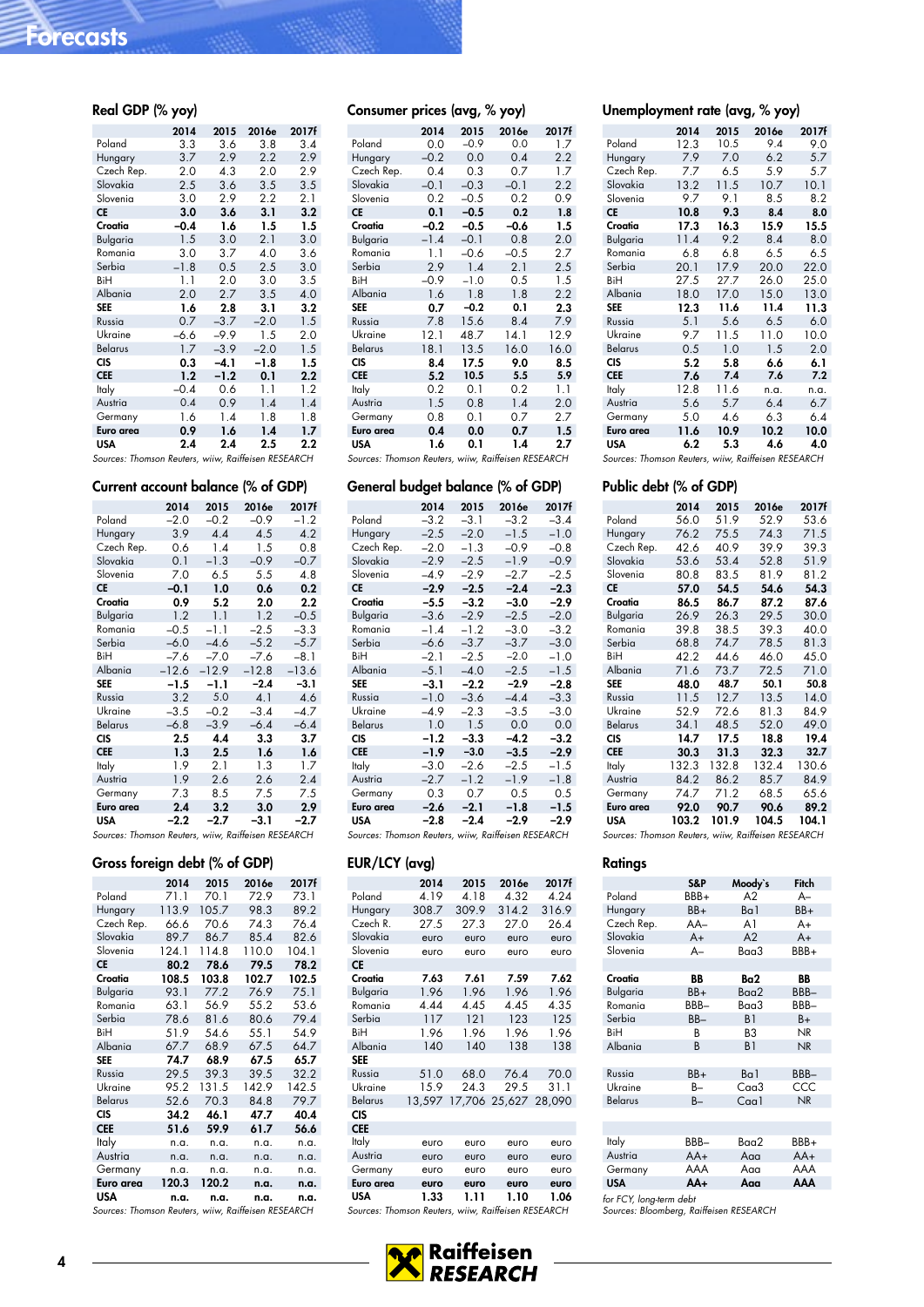# <span id="page-4-0"></span>A year of growing expectations

The insecurity around government formation in the Q1 did not jeopardise recovery that started in 2015. Moreover, positive, although still modest, trends are expected to continue, including increased consumer and business optimism. This growth is predominantly based on domestic demand, while high dependence on imports reduces the positive effects of external demand. This stresses the need to increase the share of goods with higher added value (better quality) that are at the same time less sensitive to costs (especially that of labour) but also to improve the quality of services offered to tourists and link them to domestic production. All of this is possible only by alleviating the burden on doing business, implementing structural measures and by better reallocation of budget expenditures. A positive impact comes also from the absence of inflation, which, due to specific circumstances, creates the effect similar to the alleviation of the tax burden, given that it increases the real available income but does not postpone consumption which is still predominantly directed at meeting life's basic needs. Although short-term economic growth outlook improved and external vulnerability reduced due to the positive balance in foreign trade, structural weaknesses remain present. As over the previous years they, as well as measures necessary to soften and fight them, are addressed and clearly defined in the new National Reform Programme, which is expected to be consequently and decisively implemented. The latter is at the same time the key for increasing the potential growth rate and regain Croatia's investment rating. As a result, the focus remains primarily on fiscal and structural policies. The first signs of success should be seen in the next budget cycle for 2017, which begins with the July design of the three-year economic and fiscal policy guidelines that are partly to be visible in the qualitative structure of budgetary expenditures for the next year. The positive surprise that came from the last EDP Report, that is, from the sizeable reduction of the consolidated general government deficit (to 3.2%) together with the primary surplus and relative modest and lower-than-expected public debt growth confirms that fiscal policy adjustments are possible even with minimum efforts. However, sustainable growth and increase in the overall welfare will require much more. In the meantime, financial markets continued enjoying ample liquidity, lowering interest rates and yields to historical lows. In the European market these conditions are bound to last in the upcoming one-year period which increases the attractiveness of government issues and private sector debt. However, the expansive character of monetary policies is temporary and in essence serves to buy time necessary for adjustment. The key issue thus remains the transfer of surplus liquidity towards the real sector which should generate growth and new employment. For the time being, at least in Croatia, the process remains partly limited due to high indebtedness by all sectors (exceeding 200% of GDP). However, announced support to SMEs through investment schemes of development banks and better utilisation of EU funds gives rise to expectations that despite deleveraging growth on healthier grounds might continue. Improved fiscal outlook and greater inflow of foreign exchange will support the domestic currency which usually tends to trend upward at a stronger rate during periods of growth. However, we are confident that the CNB will remain consistent in its policy of preserving the stability of the domestic currency given the still-high degree of euroisation, that is, of the currency risk for all segments of the economy.

Financial analyst: Zrinka Živković-Matijević

### GVA structure



Sources: CBS, Economic RESEARCH/RBA

#### Shadow economy in GDP, 2015



Sources: Schneider, F (2015), A.T. Kearney, Economic RESEARCH/RBA



excl. round tripping

\*\* excl. pension and insurance funds Sources: CNB, Economic RESEARCH/RBA

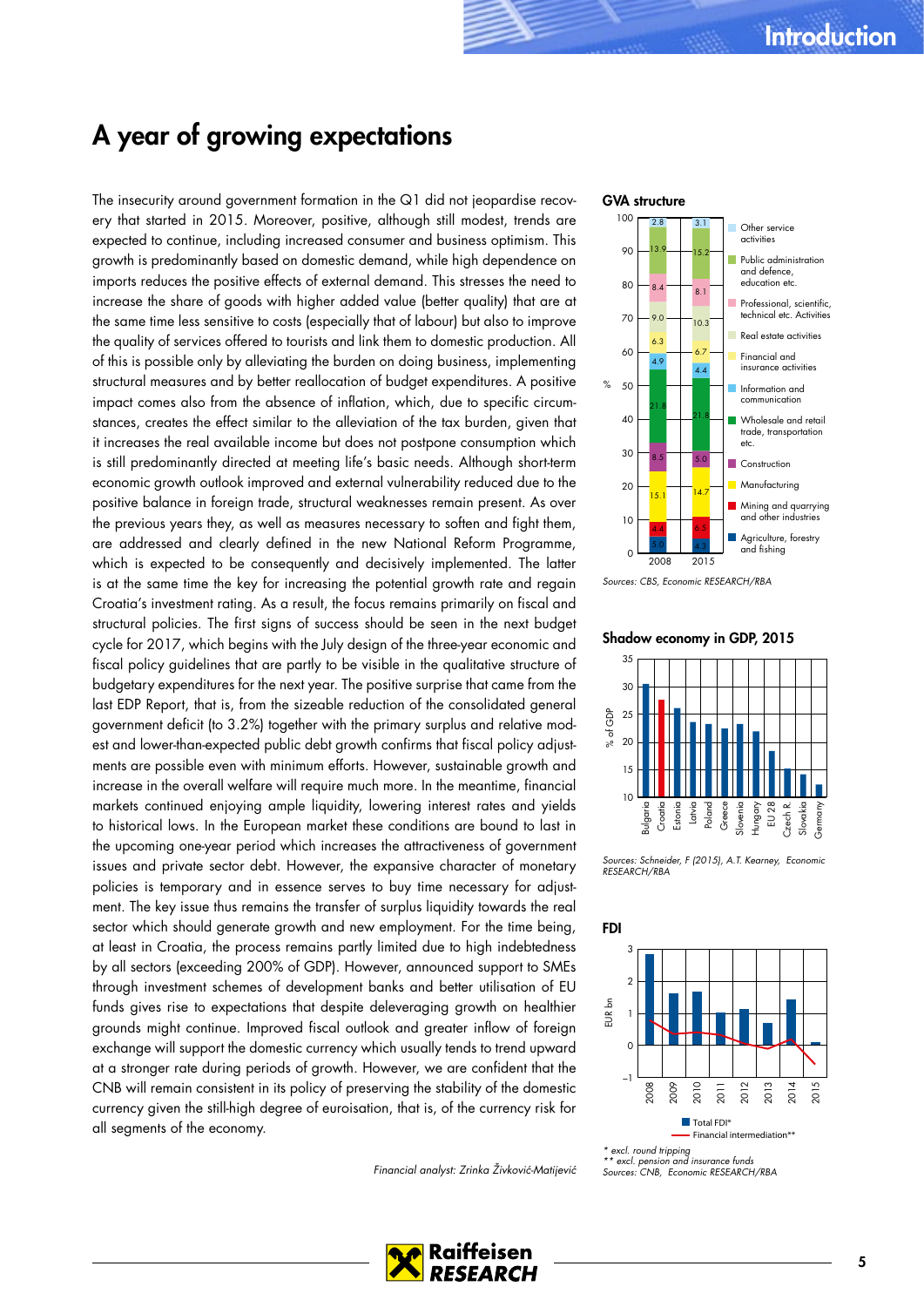### <span id="page-5-0"></span>Growth continues

- Domestic demand as main growth generator
- Growth potential and sustainability depend on efficient reform implementation



Sources: CBS, Economic RESEARCH/RBA

#### Retail trade by structure, Feb 2016



Sources: CBS, Economic RESEARCH/RBA



Retail trade and industrial production, yoy

The Q1 GDP data will probably confirm continued economic growth on a quarterly and on an annual level. High-frequency indicators seen at the beginning of 2016 suggest that growth is spurred primarily by domestic demand. Stronger annual growth rates of the imports of goods, however, reduce the positive contribution of the growth of exports of goods and services, thus confirming the high share of imports in the exports of goods and services. A portion of imports is surely generated by the expected recovery in gross fixed capital formation. A stronger rise of this component is expected in the upcoming quarters, spurred by the inflow of capital from foreign sources (EU funds and other investment schemes). On the other hand, heightened uncertainties in the period before and immediately after the formation of the new government discouraged investments by the public sector, as well as government consumption in the Q1. The fall in government spending in the first and the expected stagnation in the remaining quarters should result in a mildly-negative contribution to economic growth on an annual level.

In our baseline scenario, a relatively strong growth of manufacturing, trade and the hospitality industry on the supply side should support the positive rate of overall growth, while construction, regardless of its quarterly growth, might register stagnation on annual level.

Continued growth in personal consumption is based on the increase in retail trade, which reflects mildly-positive consumer expectations. However, a structural review of the turnover shows that the majority of consumption is directed at meeting life's basic needs. The recovery of personal consumption is supported by mild employment growth (according to the data on the number of persons insured with the CPII) and nominal salaries, which, paired with the absence of inflation and reduced interest rates on loans provides for the alleviation of the burden on the personal income of consumers. However, the increase in real income is also used for continued deleveraging of the household sector and is not sufficient for stable recovery of personal consumption.

The sustainability of the positive rate of potential growth is jeopardised by the strengthening of the negative migration balance. The issue of the outflow of the most productive share of the population (the prime age population) and demographic aging pose the greatest threat to the sustainability of Croatia's economic policies (pension, social welfare, fiscal and other). Therefore, the implementation of structural reforms directed at improving the functioning of market economy is necessary in order to halt negative trends. The key issue of growth sustainability may be resolved by efficient implementation of measures addressed in the new set of reforms. Namely, due to the obligation under the European semester, the Government endorsed the new National Reform Programme and Convergence Programme for the period 2016 – 2019. Two main structural policy goals are to increase public debt sustainability and to improve economic growth and job creation. Sustainable economic growth in the long run is based on 60 reform measures which clearly emphasise a few crucial reforms in the following areas: pension, health, social security, education and inefficient public administration.

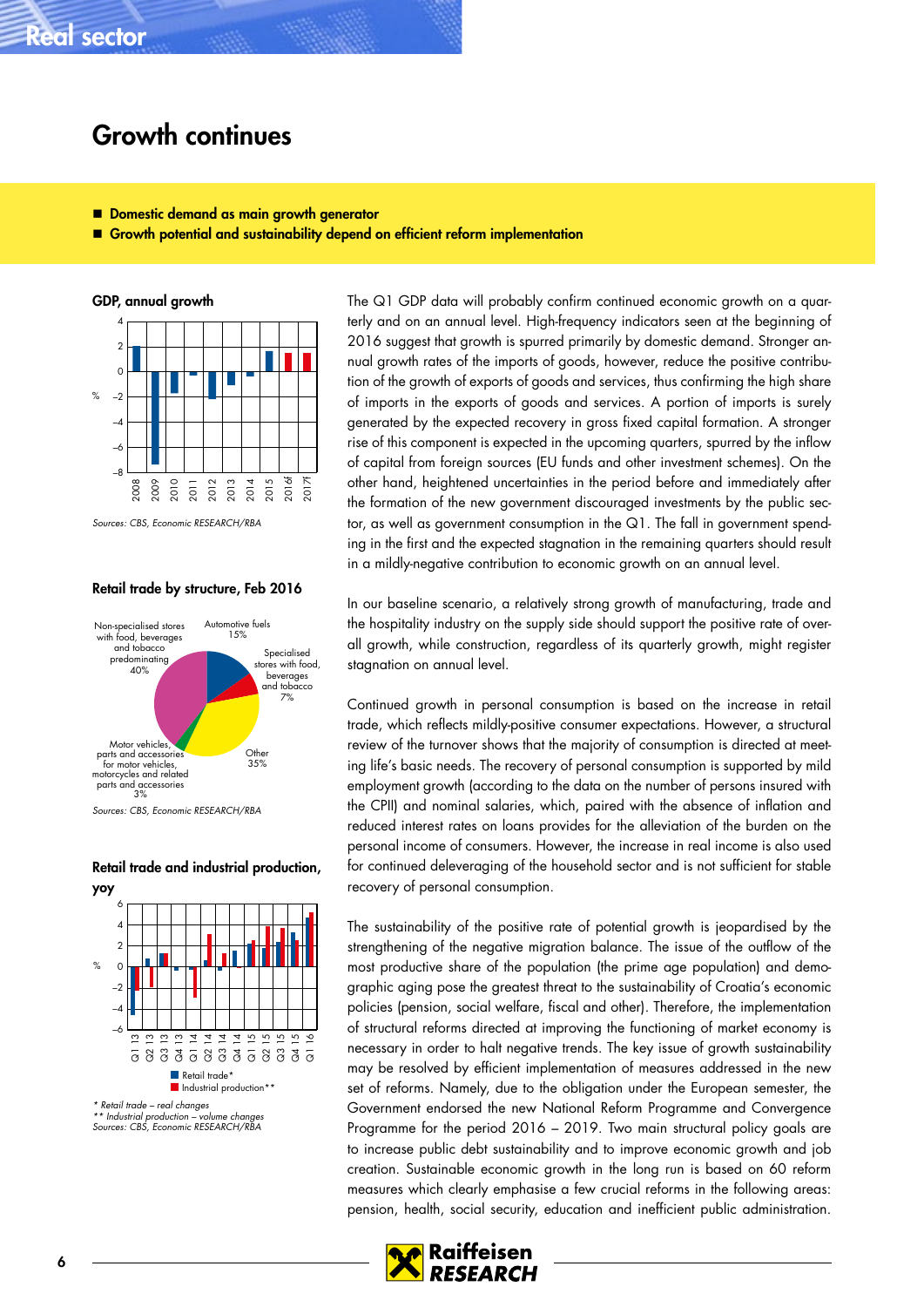Also set of a several measures is proposed in order to improve business climate (such as merging of the land registry and cadastre, reduction of para-fiscal charges and e-Government strengthening).

As over the previous years, it is uncertain whether the said measures will be implemented within set deadlines. The postponement of the consolidation of public finances and the already identified structural measures, as well as the continuation of the unfavourable investment climate might jeopardise medium- and long-term growth outlook. In the short run the main negative risk is associated with the possibility of further rating downgrade and higher costs of financing, not to mention discouragement of investments. Under such a scenario, Croatia would enter a period of stagnation and lag behind. In addition, the expected economic recovery is exposed to risk of changes in external markets, as well as to domestic political risks. Under a stress scenario, external shocks might negatively affect the exports of goods and services, particularly in the form of a slowdown in the EU and other Croatia's foreign trade partners, not to mention the strengthening of geopolitical tensions with negative impact on tourism. The indirect negative effect would then spill over to other segments of the economy (through lower disposable income, weaker employment, lower corporate gains, lower budget revenues, etc.). However, the time to implement measures aimed at softening the negative effect of possible external shocks is still not up. We are to find out whether it will be used appropriately in the months to come.

Financial analyst: Zrinka Živković-Matijević





Sources: CNB, Economic RESEARCH/RBA

### Unemployment rate





EU28=100

GDP per capita in PPS,

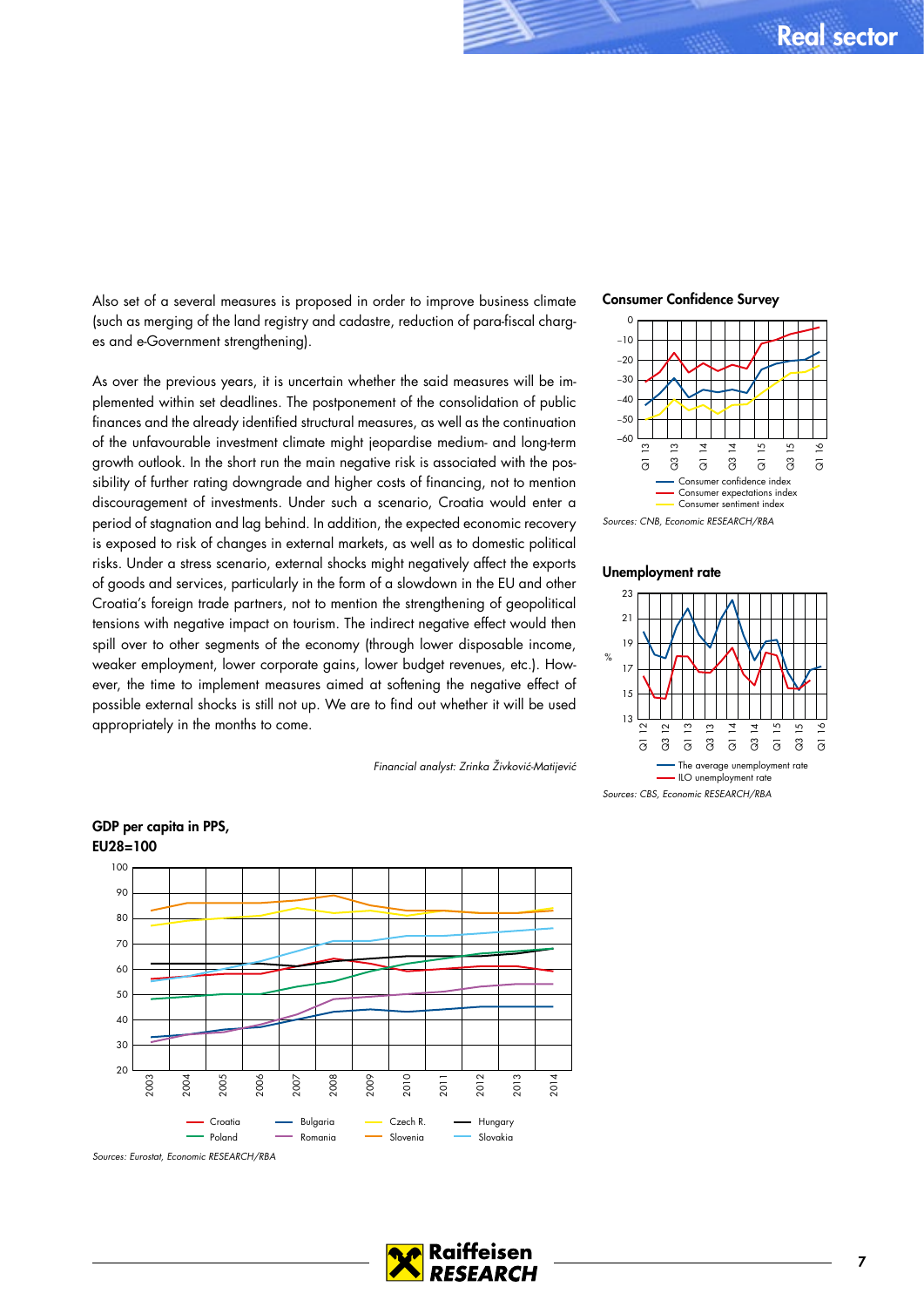### <span id="page-7-0"></span>Fiscal policy

### Risks arising from the environment and possible lacklustre reform implementation

- **First quarter: fiscal inertia shadowed by politics**
- Ambitious fiscal consolidation plan in the medium run

Consolidated General Government (ESA 2010)



Primary balance of Consolidated General Gov't (ESA 2010)



Revenues from pension contributions and expenditures on pensions



The start of the new fiscal year was marked by temporary financing the inertia of which determined the budgetary flow in the first three months. Paired with the simultaneous repositioning of power in the political arena, the proposed state budget for a three-year period of 2016 – 2018 was finally adopted. A clear orientation towards the reduction of the fiscal deficit and public debt stabilisation already this year seems quite ambitious (although not impossible). However, there are several key risks that could jeopardise the convergence plan within the framework of the proposed fiscal consolidation. Namely, the assumption of economic growth based on stronger domestic demand leaves room for fears that personal consumption, as the main constituent of GDP will remain under the influence of the still-unfavourable situation in the Croatian labour market. On the other hand, apart from the absence of inflationary pressures, real income growth will surely be affected by positive expectations regarding one more successful tourist season. It could partially be channelled through higher personal consumption. For the time being, high-frequency macroeconomic indicators for the first quarter indicate a positive correlation with the movement of overall budgetary revenues. At the same time, lower public expenditures during the first months of the year are primarily a reflection of the postponed government spending due to the Decision on temporary financing. Amid such conditions, the envisaged fiscal activity in 2016 foresees a significant increase in expenditure to be financed from the expected inflow of EU funds (with a neutral impact on the fiscal deficit). Regardless of improvements in the absorption capacity, possible risks still arise from complex procedures and lack of human resources with specific skills necessary for withdrawal of EU funds.

As for the expenditure side, even with the "freezing" of total expenditures financed from general sources (where the largest portion of the deficit is generated), this year is expected to see a substantial growth in interest and pension expenses. Therefore we expect a higher fiscal deficit in 2016 compared to the Government's projection (at the level of 3% of GDP). In addition, the budget failed to provide funds for the increase in salaries of civil servants and government employees which implies the risk of inherited collective agreements being activated <sup>1</sup>. Ultimately, the policy of maintaining a rigid structure of budgetary expenses paired with the realisation of positive trends in the environment may result in the statistically lower share of deficit in the GDP but real fiscal consolidation should reflect much lower dependence on global economic and political trends. The implementation of reforms within the framework of the National Reform Programme and the Convergence Programme will be additionally strengthened by positive pressures from the EC through the MIP and the EDP procedures. The reforms necessary in the pension and health care systems are a consequence of the unsustainable socio-economic developments that create continued pressure on public debt.

Financial analyst: Tomislava Ujević

1 According to the 2009 Agreement when GDP rises for two consecutive quarters in a row by two or more percent, civil servants and government employees are entitled to a 6% increase of the basic portion of their salaries. It might increase budget expenditure by additional HRK 1.8bn.

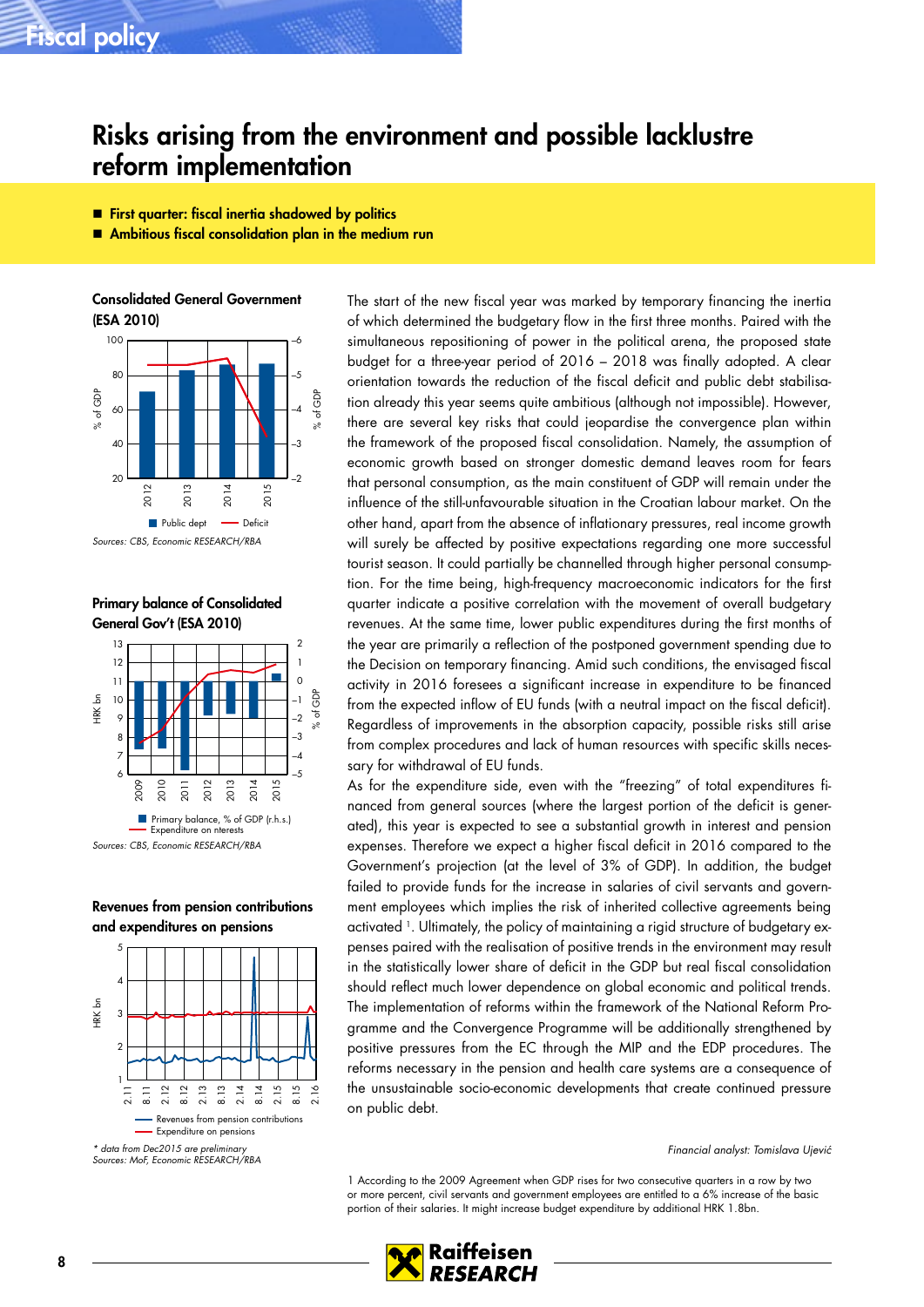### <span id="page-8-0"></span>And the borrowing goes on…

- A foreign market issue already in the first half of the year?
- Increased interest at the shorter end of the pure kuna yield curve

As expected, at the beginning of March Moody's lowered the credit rating for Croatia's long term borrowing by one category (to Ba2) with a negative outlook, that is, two notches below the investment grade. The main reason for this rating downgrade is high and rising public debt with poor chances of change until the end of the decade, as well as continued poor chances of growth due to low investments and structural weaknesses, low employment and bottlenecks in attracting EU funds. Although the Government ambitiously recommended a set of necessary structural reforms, negative outlook reflects doubt into their realisation, stressing the political risk of the lack of parliamentary majority. The adjustment of Moody's credit rating for Croatia with that of the other two agencies (S&P and Fitch) had no significant negative influence on the movement of the prices of Croatian bond issues.

A quiet and stable period with lower trading volumes marked the situation in the domestic bond market in the year thus far. Trading was livelier at the shorter end of the yield curve which consequently led to a mild decline in yields. Given the fact that the yield on one-year kuna T-bills went down gradually to its historic low of 0.97% until the end of March, it is understandable that market participants turned towards kuna bond issues of similar maturity which offer more attractive yields. Considering that monetary policy will continue to provide support to ample liquidity in the remainder of the year, the yields of short-term securities will surely hold at low levels. In the middle of February the CNB held the first of its four structural repo operations planned this year. The announcement contributed to a mild decline in yields since the CNB included all debt securities of issuers from the RoC (in all currencies) to the list of eligible collateral. After the domestic issue in December last year which extended the kuna yield curve to 2026, a new government issue, that is, the second tranche of the said bond, was seen in the middle of March in the primary market, totalling HRK 4 billion and yielding 3.99%. We expect this quiet period to continue until the end of the year, supported by high market liquidity paired with stable movement of prices and yields of domestic bond issues. This is supported by the projected economic recovery and expected consolidation of public finances.

Croatia's Eurobonds followed the trends set by the bonds of CEE countries. Although, macroeconomic developments in the domestic market influence the movements of Croatian Eurobonds in the long run, as is visible from the relatively higher risk premium vis-à-vis comparable countries, the sentiment in the CEE bond market still has more influence on their movement than the domestic macroeconomic indicators. Thus, in the first quarter of this year, Croatian Eurobonds registered a mild decline in yields on the wings of the decline in spreads in the CEE bond markets and supported by favourable business results in the European and American economies, while the spread fluctuated within a band of 20 bps relative to benchmark issues (between 360 and 380 bps). In the middle of April, spreads narrowed by almost 10 bps compared to benchmark issues and hit record values this year (the yield of eurobonds maturing in 2025 went down to 3.55%). Favourable developments were also confirmed by the





Sources: Bloomberg, Economic RESEARCH/RBA

### Croatian government bonds yields (HRK)



Sources: Bloomberg, Economic RESEARCH/RBA

1-y T-bill yield (HRK)



Sources: MoF, Economic RESEARCH/RBA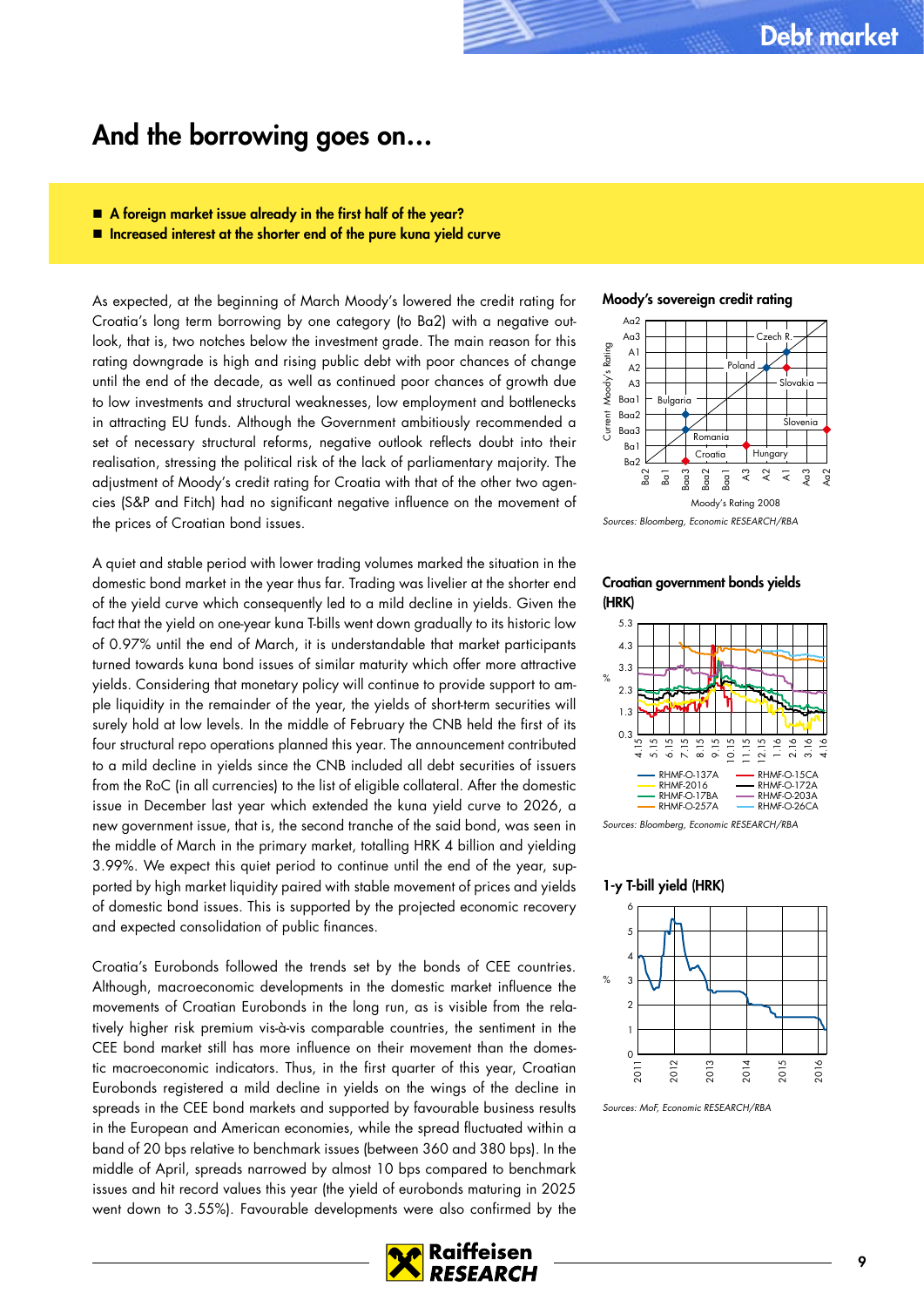# Debt market



Spreads over benchmark (USD

Government debt maturities (bonds)\*



\* converted at mid-FX rate on 31th March 2016 Sources: MoF, Raiffeisen RESEARCH/RBA

### T-bills Outstanding amounts



movements of the five-year USD CDS which went down to 262 bps late in April, the lowest level since July 2015.

In the remainder of the year, ample liquidity, as a consequence of the expansive nature of the ECB's monetary policy paired with historically low yield levels will continue to positively affect CEE bond movements. This will reflect itself in the movements of Croatian issues, although Croatia's risk premium will remain substantially above that of comparable countries in the region, clearly indicating that in order to gain investor confidence the Government will need to execute its ambitious plans.

There is only one bond maturity this year, a domestic kuna issue maturing in July (HRK 3.5bn). The EUR T-bill issued in February 2015, matures in August, as a result of its 18-month maturity. The plans for its refinancing are yet unknown, through new bond issuance or rolled-over T-bills auction. According to our estimates, the overall liabilities maturing this year as a result of issued securities and general government loans exceed EUR 7.1bn. In addition to the estimated general government deficit which exceeded 3.0% of GDP, total liabilities arising from refinancing neared 20% of GDP. They include liabilities arising from issued T-bills which are normally rolled-over at maturity.

According to the financing account, published by the Government within the framework of the 2016 Budget proposal security (bond) issues are planned to raise HRK 17.65bn of budget revenues. Of which HRK 7.65bn are hoped to be raised by borrowing in the domestic capital market, while the remaining amount of its financial needs the government plans to settle by issuing an international bond, most likely in the European market. We do not exclude the possibility of an issue in the foreign market already in the first half of this year. Since the Fed started normalising the interest rate at the end of 2015, and the upward cycle of the reference interest rate, although at a slower pace, is expected to continue until 2017, we think that the US market is not a likely (but also not impossible) option. In the middle of summer, in line with the published financing plan, we are bound to see a one more domestic issue.

Financial analyst: Elizabeta Sabolek-Resanović

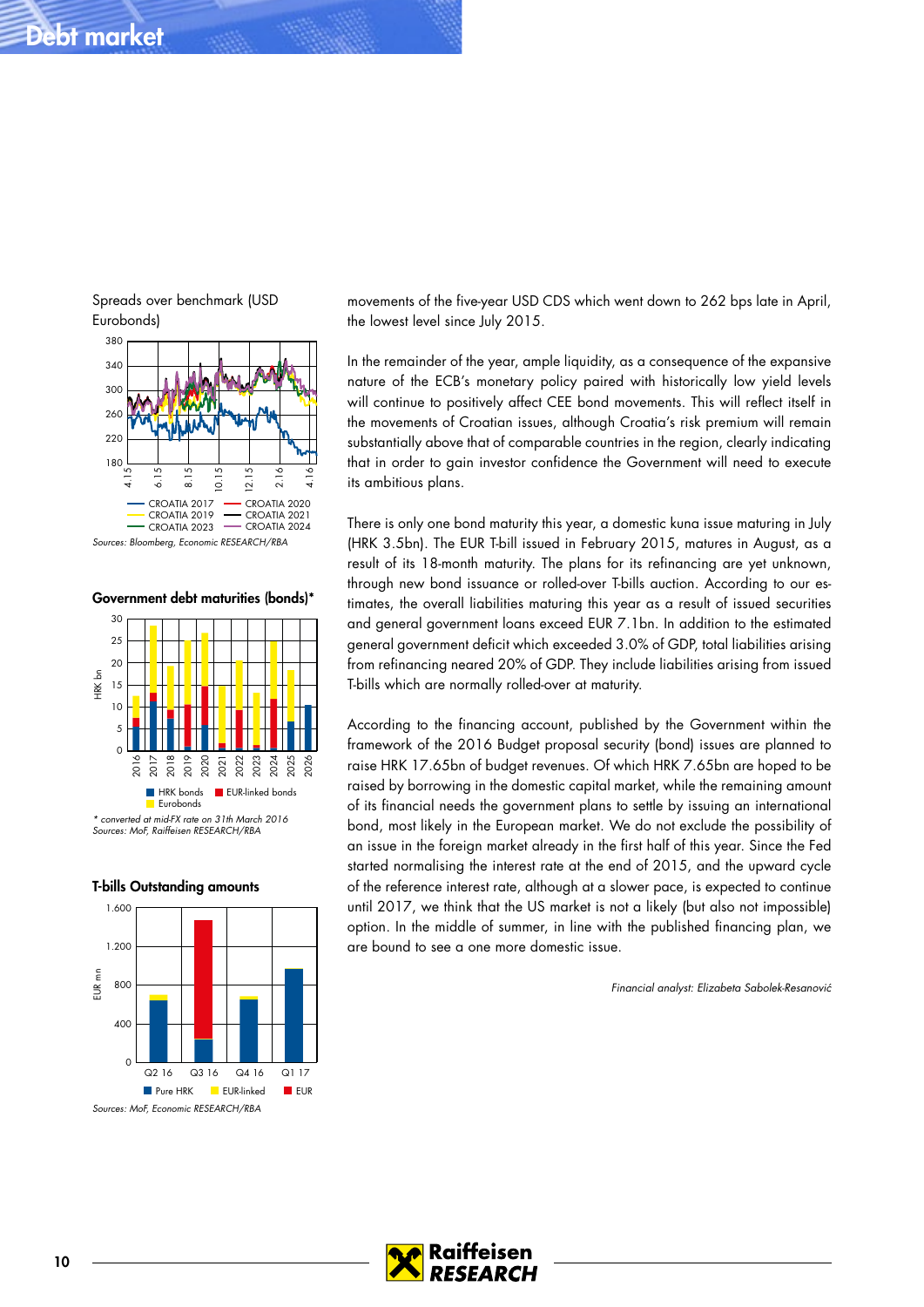### <span id="page-10-0"></span>The kuna started gaining strength early

- No fears of the kuna depreciating
- High kuna liquidity paired with relatively weak interest for repo operations

Stronger foreign currency inflow due to this year's earlier start of the low tourist season paired with the stronger demand for the kuna, common before the Easter holidays, contributed to earlier seasonal strengthening of the kuna this year. The recovery in economic activity is commonly accompanied by the strengthening of the domestic currency which was probably additionally underlined by the capital inflow from foreign sources. Additional support to the growth of the kuna has surely come from the reduction in political uncertainty and slightly more favourable fiscal outlook. The first quarter ended at HRK 7.52 for one euro, that is, 1.5 p. p. lower than the year before. One should remember that last year's relatively high EUR/HRK exchange rate was strongly influenced by the Government's unilateral decision to fix the EUR/CHF exchange rate for the repayment of loans. At the beginning of this year's second quarter, the EUR/HRK exchange rate continued gradually slipping to even lower levels.

As the peak tourist season approaches and the exports of goods continue growing, we expect the inflow of foreign currency to continue and the kuna to continue strengthening against the euro, as usual. A possible government issue in the foreign capital markets in the second quarter in the form of a Eurobond should have a neutral impact on the exchange rate, given that the inflow of foreign currency from this source and the possible conversion of the kuna are commonly carried out with the central bank thus strengthening the foreign currency reserves. Reform implementation and improvement of the investment climate would surely provide support to the domestic currency through a stronger inflow of investments and more stable recovery. In view of the fact that the ECB will continue to provide for favourable borrowing conditions in 2016, we do not rule out the possibility of the corporate sector continuing to be oriented towards the foreign capital market and of a foreign currency inflow from this source. Given the unwavering commitment of the Croatian central bank to preserving the stability of the kuna exchange rate against the euro, in case of stronger and more sudden upward pressures on the kuna we do not rule out the possibility of the CNB intervening in the foreign exchange market. At the end of summer, the kuna should depreciate slightly. However, an upward EUR/HRK trend is expected to be observed until the end of the year. Nevertheless, the average kuna exchange rate against the euro at the level of the whole of 2016 should be lower than in 2015.

In addition to pressing ahead with the policy of the stable exchange rate of the kuna against the euro, the monetary policy will continue to support high kuna liquidity. Amid these conditions, money market interest rates have gone down across the curve keeping yields on T-bills in their record lows. This must have also been influenced by the first structural long-term repo operation in the middle of February. However, the still insufficient demand for loans was most probably one of the causes for the relatively weak interest exhibited by credit institutions. We do not expect changes by the end of the second quarter, either in terms of the volume of kuna liquidity or in terms of the consequent changes in interest rates. The issue of a kuna bond in the domestic capital market (most likely in the summer) should not significantly affect interest rates.

Financial analyst: Zrinka Živković-Matijević



#### Mid EUR/HRK



### Middle exchange rate of the CNB

|            | Middle<br>exchan-<br>ge rate |               | Change compared to:<br>30.3.2015 |                |         |
|------------|------------------------------|---------------|----------------------------------|----------------|---------|
|            | 30.3.16                      | Exch.<br>rate |                                  | Move-<br>ments | %       |
| EUR        | 7.5237                       | 7.6446        |                                  | J              | $-1.58$ |
| <b>USD</b> | 66481                        | 7.0503        |                                  | Ψ              | $-5,70$ |
| <b>CHF</b> | 6.8968                       | 7.3084        |                                  | Ψ              | $-5.63$ |
| GBP        | 9.5685                       | 10.4563       |                                  | J              | $-8.49$ |
|            |                              |               |                                  |                |         |

#### Sources: CNB, Raiffeisen RESEARCH

#### Monetary policy indicator



Note: Monetary policy indicator = Credit institutions' assets required by regulation/Credit institutions' liabilities. Assets required by regulation include calculated reserve requirement in kuna, allocated reserve requirement in f/c, marginal reserve requirement, CNB bills and minimal f/c liquidity. Sources: CNB, Economic RESEARCH/RBA

### Exchange rate forecast

|              | 2016e | 2017f |
|--------------|-------|-------|
| EUR/HRK, avg | 7.59  | 7.62  |
| EUR/HRK, eop | 7.65  | 7.65  |
| USD/HRK, avg | 6.90  | 7.19  |
| USD/HRK, eop | 7.29  | 6.83  |
| CHF/HRK, avg | 6.90  | 6.74  |
| CHF/HRK, eop | 6.95  | 6.65  |
| .            |       |       |

Source: Raiffeisen RESEARCH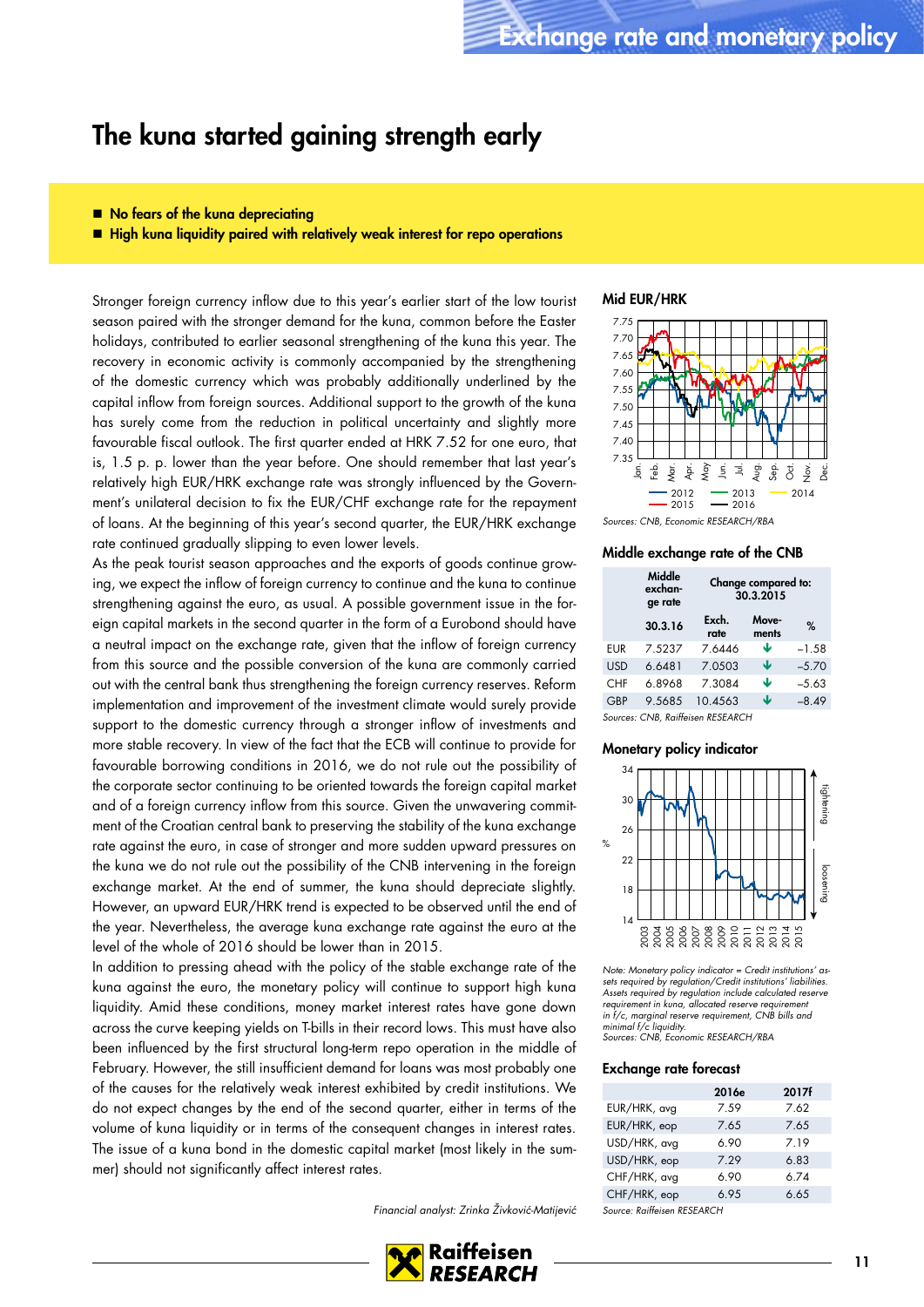### <span id="page-11-0"></span>No fears of deflationary spiral

- Deflationary pressures in the domestic market continue
- **Price fall not yet a structural problem**

CPI, yoy  $\frac{9}{6}$  $\sim$ –1 0 1 2 3 4 5 6  $\overline{3}$ . 9.11 3.12 9.12 3.13 9.13 3.14 9.14 3.15 9.15 3.16 CPI - CPI ex energy

CPI contributions



#### Commodity Price Indices (2005=100)



The continuation of the period of low prices in the commodities markets, with the focus on the price of oil remains the main determinant of the price levels. The latest data on inflation in the euro area at the end of Q1 indicate a slowdown in deflationary pressures (annual stagnation in March). Broken down by main components, inflation is kept in the negative territory predominantly by prices of energy. On the other hand, during the period in question, the growth of the prices of services, food, alcohol and tobacco accelerated.

Consumer prices in the domestic market went down at a faster pace in this year's first quarter (–1.3%yoy vs –0.8%yoy in Q4 2015) yoy. Namely, consumer prices went down by 1.7% in March yoy, thus continuing the trend started in February 2014 with sporadic interruptions. This was at the same time the strongest annual decline since the CBS started tracking price developments with the consumer price index. The acceleration of deflationary pressures and lower prices on annual level were to the largest extent supported by lower prices of fuels and lubricants, and food. Namely, the decline in crude oil prices on global markets to its lowest level since 2003 (below 30 USD per barrel) at the beginning of the year spilled over to domestic prices as well, so at the end of Q1 the prices of fuels and lubricants for passenger vehicles went down by as much as 13.1%yoy. This means that the current inflation is generated by the reduction in the costs of production, transport and other input costs, which directly contributes to the lower prices of a wide array of goods and services. A negative contribution to the decline in prices on annual level came also from the decline in the prices of food (2%), which account for almost 30% in the structure of the consumer basket. However, if we exclude the volatile components of the prices of energy and food, which account for over 50% in the consumer price basket, the core inflation rate registered a growth rate of 0.6%yoy in the same period.

Thus far, the decline in prices has not become a structural problem in Croatia and the risk of a deflationary spiral is still not on the horizon. Namely, the decline in prices of energy (crude oil) is temporary and is not embedded in inflationary/deflationary expectations. However, the decline in the prices of food by itself does not postpone production and consumption given the necessity to meet the basic life's needs. The effect created in this case is similar to the tax burden alleviation because it increases the real disposable income. However, fact remains that the decline in prices contributes to lower budgetary revenues and reduces nominal GDP, thus deteriorating the relative value (as a percentage of GDP) of the budget deficit, public and external debt.

In addition to imported deflationary pressures, the absence of inflationary pressures this year should be additionally supported by the administrative reduction in the price of gas as of April this year, which will be reflected in the category of housing, water, electricity, gas and other fuels. For the time being, we also do not expect stronger inflationary pressures from domestic demand, given that is still suppressed by the lacklustre recovery in the labour market. On the other hand, the expected rise in crude oil prices on global markets (later in the year) together with the base effect might soften deflationary pressures.

Financial analyst: Mate Rosan



Sources: CBS, Economic RESEARCH/RBA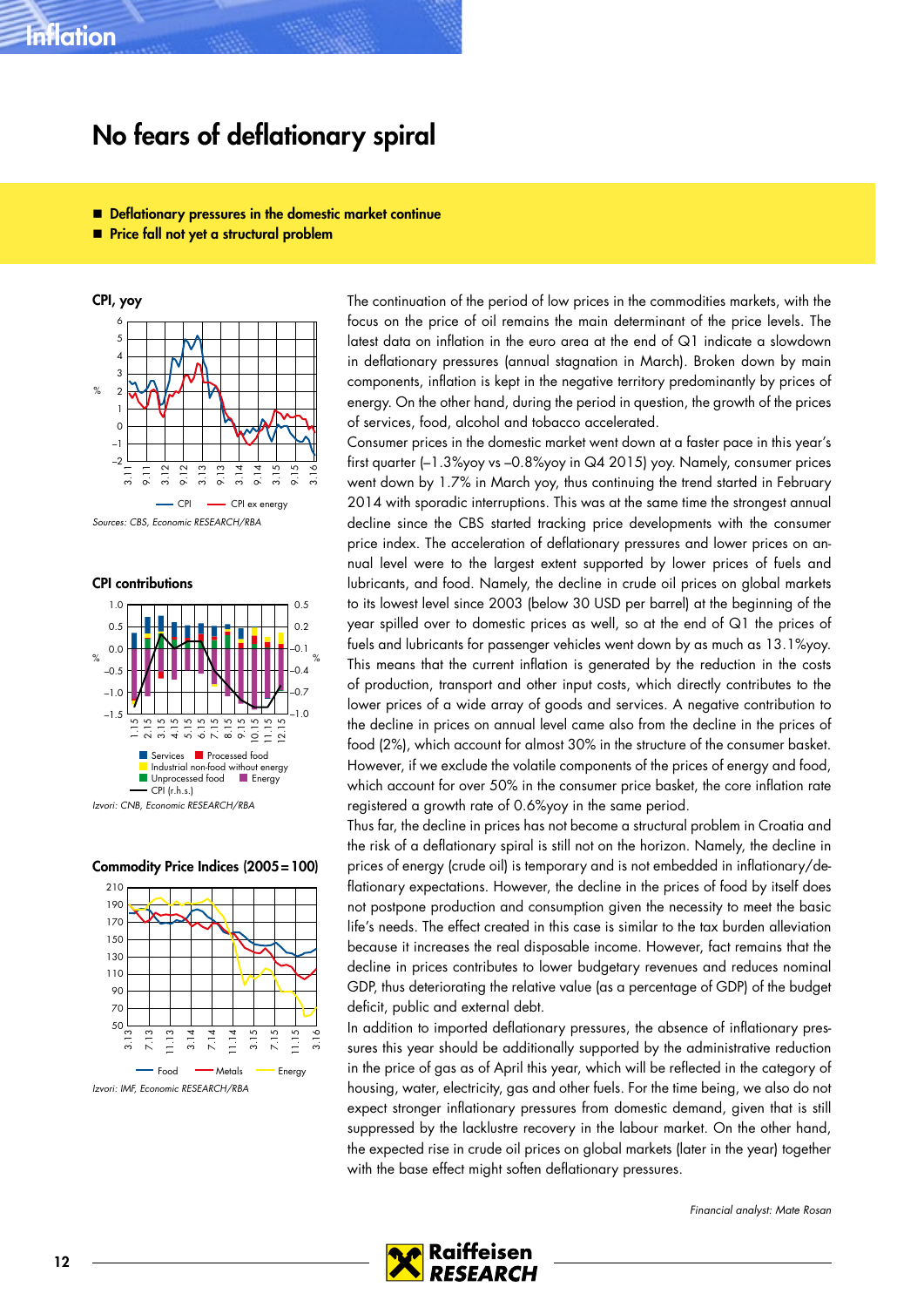### <span id="page-12-0"></span>Record 2015 surplus in the Current Account

- Great tourist season and strong impact of CHF conversion
- $\blacksquare$  Lower external debt continuation of deleveraging of credit institutions

For the third year in a row, Croatia registered a positive current account balance. The historical high surplus, totalling EUR 2.3bn or 5.2% of GDP with slight structural improvements is to the largest extent a consequence of recorded losses by banks in foreign ownership resulting from the compulsory CHF conversion. On the other hand, a positive contribution to the improvement in the balance of payments came, as expected, as a direct consequence of a great tourist season which yielded almost EUR 8bn. Consequently, for the third year in a row, the surplus in the service sub-account exceeded the usual deficit in the trade balance, which even deteriorated on an annual level. This points to the structural weaknesses of the real sector, which will generate trade deficit in the upcoming period with a high import component present of Croatian exports. Although, highfrequency macroeconomic indicators (like industrial production) indicate certain improvements registered at the beginning of the year, continued growth of the export and import rates might slow down in annual terms. Regardless of the solid indicators for the low tourist season, we expect deficit in the goods account to substantially exceed the surplus in the services account in the Q1. However, a positive contribution might come from growing foreign remittances, indicating an upward trend in the outflow of the active population during this year's first quarter.1 On an annual level, apart from a good tourist season we are expected to see substantially higher inflow of EU funds, which, in addition to lower oil prices yoy might result in one more positive CA balance for the fourth year in a raw. However, it will be much lower since the one-off effect of the compulsory CHF conversion will not be present again.

Apart from the consequential losses, the past year in the banking sector was marked by the continued process of deleveraging abroad, especially in H2. The two-digit annual decline in the external debt of credit institutions (by 25%) had a strong effect on the decline of the overall gross external debt, which at the end of 2015 totalled EUR 45.5bn or 103.7% of GDP (declined by 2.4%yoy). The process of bank deleveraging abroad that started in 2012 might continue in the upcoming period, additionally supported by the demand for loans in the domestic currency. On the other hand, external debt of the public sector (in its widest coverage accounting for over 40% of the overall gross external indebtedness) went up significantly last year, by 9.7%. As a result of ample liquidity in foreign financial markets, additionally spurred by the latest ECB's expansive monetary policy measures, we expect the foreign component of government debt to grow further by the end of the year. Favourable borrowing conditions abroad might additionally contribute to the growth of external debt in the segment of private non-financial enterprises with better creditworthiness, which will thus substitute for less attractive conditions in the domestic financial market.

Financial analyst: Tomislava Ujević

1 According to the CES data, last year 4.770 persons were removed from Croatia's official register of unemployed persons as a result of being employed abroad. In Q1 2016, their number increased by almost 24%yoy.





Sources: CNB, Economic RESEARCH/RBA

### Travel receipts (tourism)



Sources: CNB, Economic RESEARCH/RBA

#### Gross external debt, eop



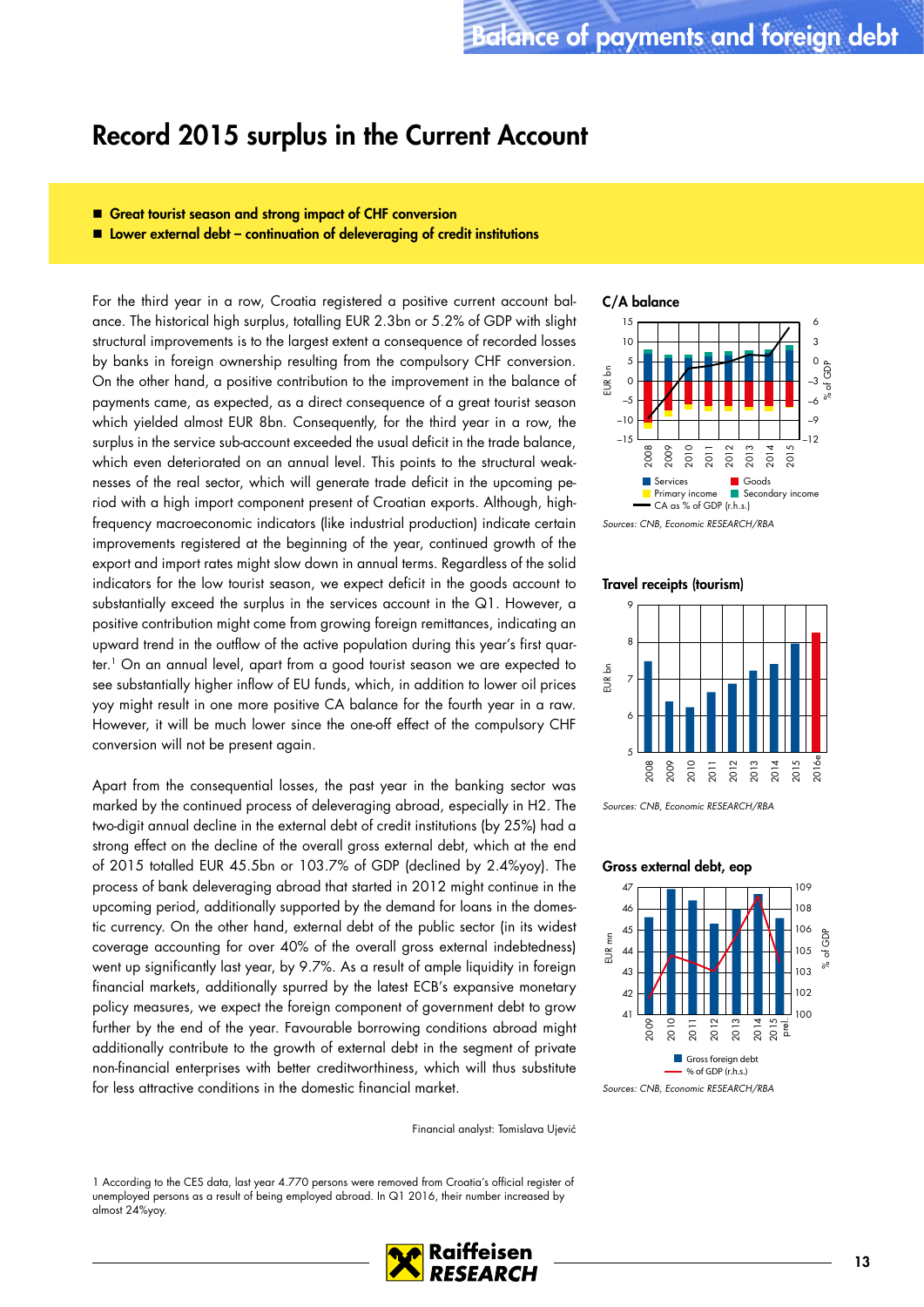### <span id="page-13-0"></span>Fed reluctant, ESB generous

- ECB includes corporate bonds in its bond purchase programme
- Fed to increase its key interest rate only once by the end of the year?

Consumer prices % 0.5  $-1.0$ –0.5 0.0 1.0 1.5 2.0  $\Xi$  $\sim$ 5.14 7.14  $\overline{\circ}$ 11.14 1.15 3.15 5.15 7.15 9.15 11.15  $\circ$  $\overline{\mathcal{L}}$  $Eurozone* = USA$ 

\* HICP for eurozone \* PCE deflator for USA

Sources: Bloomberg, Economic RESEARCH/RBA

Key interest rate



Sources: FED St. Louis, Economic RESEARCH/RBA

### Financial market forecasts

|                             | Jun 16  | Dec-16  | <b>Mar-17</b> |
|-----------------------------|---------|---------|---------------|
| EUR/USD                     | 1.10    | 1.05    | 1.01          |
| Fed key rate                | 0.75    | 1.00    | 1.25          |
| USD 3m LIBOR                | 0.7     | 0.9     | 1.2           |
| USD 10y yield               | 2.2     | 2.5     | 2.6           |
| ECB key rate                | 0.00    | 0.00    | 0.00          |
| 3m EURIBOR                  | $-0.25$ | $-0.25$ | $-0.25$       |
| GE 10y yield<br>1.001010011 | 0.3     | 0.8     | 0.8           |

As of 22/04/2016. Sources: Economic RESEARCH/RBA

The expected continuation in the stronger divergence among the monetary policies of the world's two largest central banks was confirmed at meetings of its officials in March. The ECB continues with its policy of flooding the market with central bank's money and it decided to additionally expand its accommodative monetary policy (among other things, it lowered its reference interest rate to 0.0%, while the monthly bond purchase programme was increased to EUR 80bn). In addition, quite unexpectedly, the ECB included corporate bonds in its bond purchase programme. In the middle of March, surplus liquidity in the banking system was EUR 700bn. The wider scope of bond purchase will increase the central bank's liquidity by some EUR 900bn more. In view of all this, we think that money market interest rates (Euribor) will continue sliding downwards in the upcoming month and remain within the negative territory in the next year. The ECB signalled it does not plan to raise reference interest rates for some time, even after the end of the bond purchase programme which is expected to continue at least until March next year. Nevertheless, the opinions of ECB's top officials on further economic development and the inflation rate voiced at the last ECB meeting late in April seem a bit more optimistic. They no longer talked about the potential risk of inflation declining even further. However, the announcement from the meeting once again included some key phrases that clearly indicate the tendency to additionally soften the ECB's monetary policy during the year. We believe that further easing of the monetary policy will not be necessary and that the ECB will continue its "wait-and-see" policy throughout 2016.

In line with ECB expectations, we expect moderate GDP growth in the eurozone (1,4%), while, according to our opinion, inflation might grow at a stronger rate in the second half of the year as compared to the central bank's expectations. In case our expectations are proven correct, the ECB will have no reason to fight deflationary risks by more aggressive monetary policy.

Across the pond, at its last meeting the US Federal reserve left its reference interest rate unchanged. It is slightly surprising that the only a smaller number of FOMC officials expect further increase of the key interest rate this year by only 50 bps. As the reasons for this milder-than-expected growth in interest rates, the governor Yellen sees, among other things, darker global economic outlook, rising premiums on loans to companies with good rating and, allegedly, very low real interest rates. Despite very positive developments in the labour market over the last quarters, Yelllen thinks that the labour market capacity is still not fully utilised and that stronger growth of core inflation should be attributed to extraordinary developments and not continued recovery of consumer prices. According to our opinion, there are numerous other indicators contradicting the opinion that the labour market is not yet fully used. Since it is clear that Fed wants to increase interest rate at a very slow pace (or not at all) regardless of the latest indicators of overuse of economic capacity and mounted inflationary risks, we have substantially lowered our expectations as regards the trajectory of the key interest rate hikes. This year we expect two hikes of 25 bp each (in June and December) Thus, at the end of the year interest rates would range from 0.75% to 1.0%.

Financial analyst: Elizabeta Sabolek-Resanović

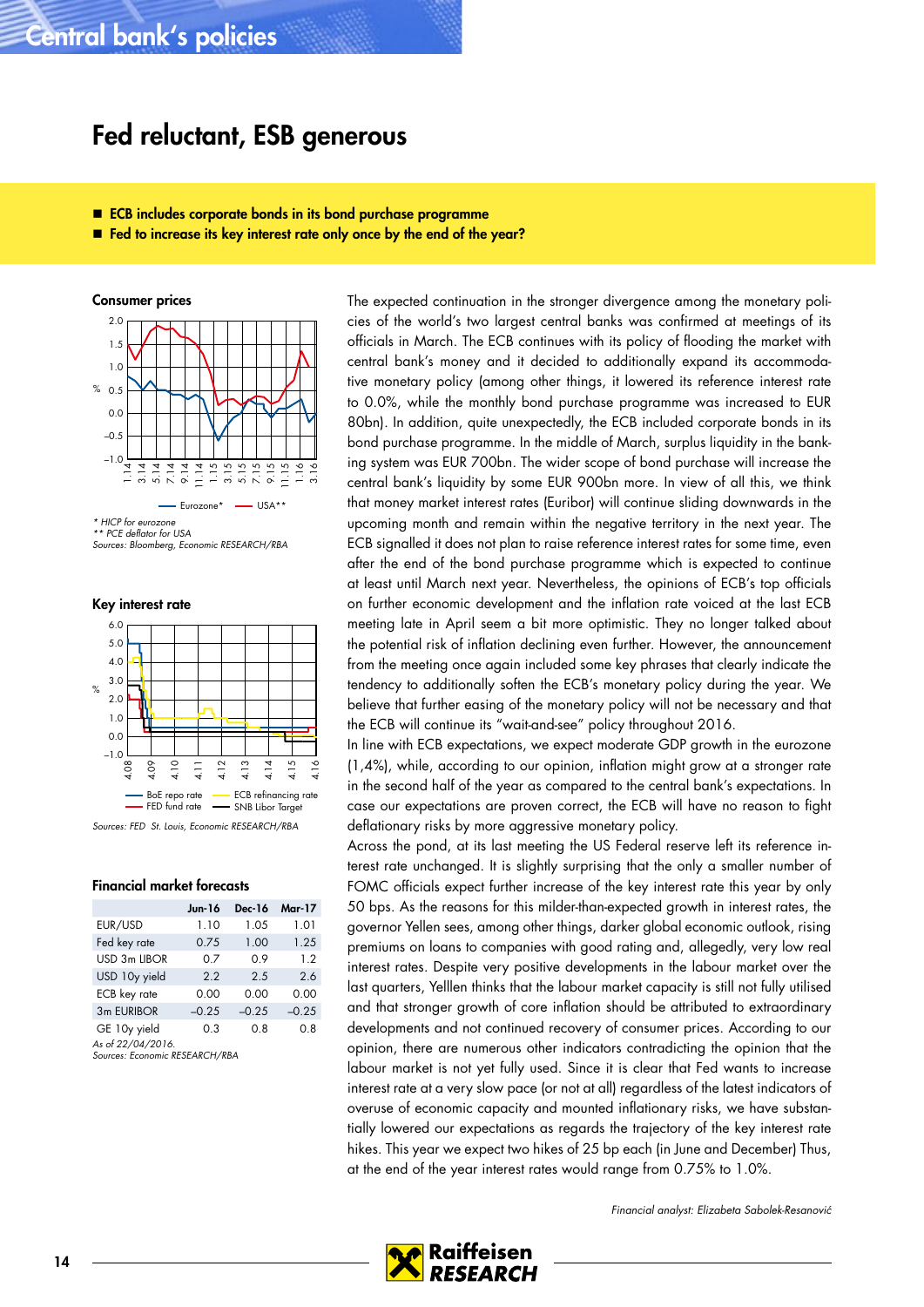### <span id="page-14-0"></span>Deal on production freeze goes bust

### Saturation on global crude oil market continued

■ Stronger recovery of oil prices in H2 is expected

The prices of crude oil in the world's commodities market, type WTI and Brent (for the next month's delivery) grew to their highest level in the last four months (above USD 40 per barrel) after declining to below USD 30 per barrel earlier in the year. Lowered uncertainty regarding the slowdown of global growth, news of decline in US inventories paired with the possibility of the OPEC meeting in Doha resulting in a wider consensus over the production freeze at levels attained this January, contributed to the latest price growth. However, initiative on production freeze at the levels attained in January ended in failure since the OPEC's largest producer, Saudi Arabia, refused to cut oil production without Iran participating in the output freeze. Iran clearly declined the initiative, understandable so, since political sanctions against it were lifted in mid-January, allowing it to export oil to foreign markets after four years.

According to the data of the International Energy Agency (IEA), global oil output went down by 300 thousand barrel in Q1 to 96.1 b/d. The production fall in the United Arab Emirates due to maintenance at oil fields paired with lower production by Nigeria and Iraq, amid geopolitical instability, was compensated by further increase in production of Iran and Angola. Under the influence of new projects being postponed due to reduced money flow after the decline in prices in 2015, the IEA forecasted a decline in the output by non-OPEC members of 710 thousands b/d as compared to the 2015 average. A more significant decline is expected in the output from the US, China, Great Britain and Columbia. The US Energy Information Administration forecasted that the average US output this year should come in at 8.6 m b/d (decline by 800 thousand b/d yoy). On the other side, the global demand growth for oil in the year ahead is expected to slow down by 1.2mn b/d (according to IEA data). Negative risks come from challenges currently faced by the global economy, such as the slowdown in the emerging market economies, particularly China and Latin America. However, a positive contribution to the growth of demand could come from stronger economic activity in the US, India and the euro area.

According to our expectations, the price of oil should gradually recover late in the year. Although the second quarter will face an excess of supply over demand (some 1.5mn b/d, it is evident that in the second half of the year the positive gap between supply and demand should narrow to 200 000 thousand b/d. Consequently, as the year draws to its end we expect the price of crude Brent oil to near the level of USD 50 per barrel. As the main reason for such expectations we see the decline in the production of oil from slate (US) and the rise in global demand for oil in Q3 and Q4 by 1.5mn b/d compared with the first half of the year. Namely, the number of active oil wells in the US went down in the middle of March to its lowest level since December 2009. Therefore, we feel that the projected decline of US output in 2016 will be even stronger than many market participants expect. Still, the situation should be monitored with caution because the rise of the market price of crude oil could contribute to the increase in the production of oil from slate.





### Stocks of crude oil



### OPEC crude oil production, Januray 2016



Sources: OPEC, Oil Market Report – April 2016, Economic RESEARCH/RBA

Financial analyst: Mate Rosan

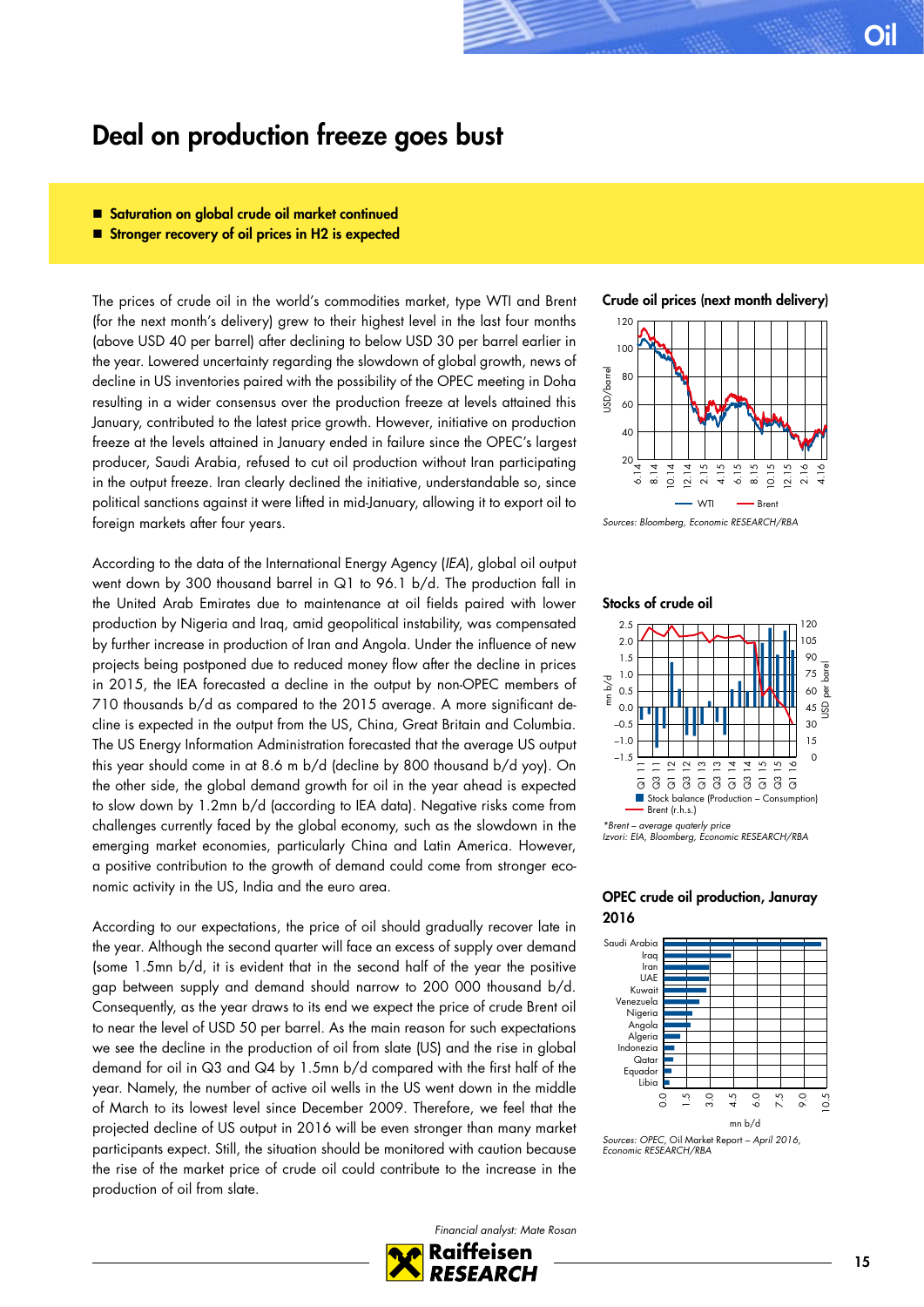### <span id="page-15-0"></span>Competition among banks increases after the CHF conversion

- Increased demand for HRK loans at fixed interest rates
- After last year's conversion loss, positive bank's performance is expected in 2016
- Decreased NPL's share in total loans

Gross Income structure of Croatian banking sector, in % of GI\*



– distribution of GI, except Pbt (below 0%) – Profit bt as % of GI (over 100%) Sources: CNB, Economic RESEARCH/RBA

Foreign Liabilities and Deposits



Sources: CNB, Economic RESEARCH/RBA

### Croatian financial sector, structure



The technically complex procedure of converting consumer loans from CHF into EUR that started on 30 September 2015 lasted until the first quarter of 2016. Although it mobilised substantial technical and human resources in eight largest banks, competition among banks intensified. Namely, in the course of conversion the contractual parties have to enter into an annex to the loan agreement, which is realised within the sales network of the creditor bank. This enables banks to offer loans and services directly without the added cost of client acquisition. On the other hand, peer banks attract clients participating in the conversion procedure with their offers to refinance their converted loans because conversion reduces client debt and thus improves their creditworthiness as measured by the debt to income ratio. Aware that this opportunity for easier access to clients will soon be gone, banks try to attract as many clients as possible with their attractive offers. Regardless, the realisation of new loan agreements to consumers did not increase substantially. Amid conditions of declining market interest rates, potential loan users wait for loan conditions to get even more favourable in the future and refrain from entering into new agreements. By doing this they prolong the period of lower demand for loans despite economic recovery and the increase in real salaries and the disposable income of consumers left over after the repayment of their matured loan liabilities.

Increased client awareness of currency and interest rate risk pushes down demand for foreign exchange loans with variable interest and increases demand for kuna loans at fixed interest rates in the initial repayment period for housing loans (up to 10 years) and during the entire life of the loan for non-purpose retail loans. Demand for kuna loans is on the rise in the corporate sector as well. However, bank kuna sources of finance are limited due to the preference of Croatian citizens to save in foreign currency. As much as four fifths of retail time deposits with Croatian banks are in euros. Consequently, the highly euroised financial system lacks long-term sources of finance in kuna. As a result of the rise in demand for kuna loan, the CNB introduced long-term repo operations by which it tends to increase kuna sources of funds maturing in four years.

Due to losses arising from the write-off of a part of claims in the process of conversion of CHF loans to EUR loans at the initial exchange rate as at the date the loan was granted, banks generated losses worth HRK 4.3bn. This is equivalent to the negative return on invested capital of 8 percent. However, thanks to the capitalisation levels attained earlier, the capital adequacy indicator held at 20 percent at the end of 2015. Banks will seek compensation by all available legal means so losses sustained by the banking sectors have not reflected themselves in the loan supply to clients. Positive impact on loan supply came from the direction of bank asset quality. In the last quarter of 2015 the share of non-performing loans to total loans went down from 17 to 16.5 percent, for the first time since 2008. This year we expect changes in the taxation treatment of write-offs, which should enable accelerated reduction of the ratio of non-performing loans and thus increase bank appetite for lending.

Financial analyst: Anton Starčević

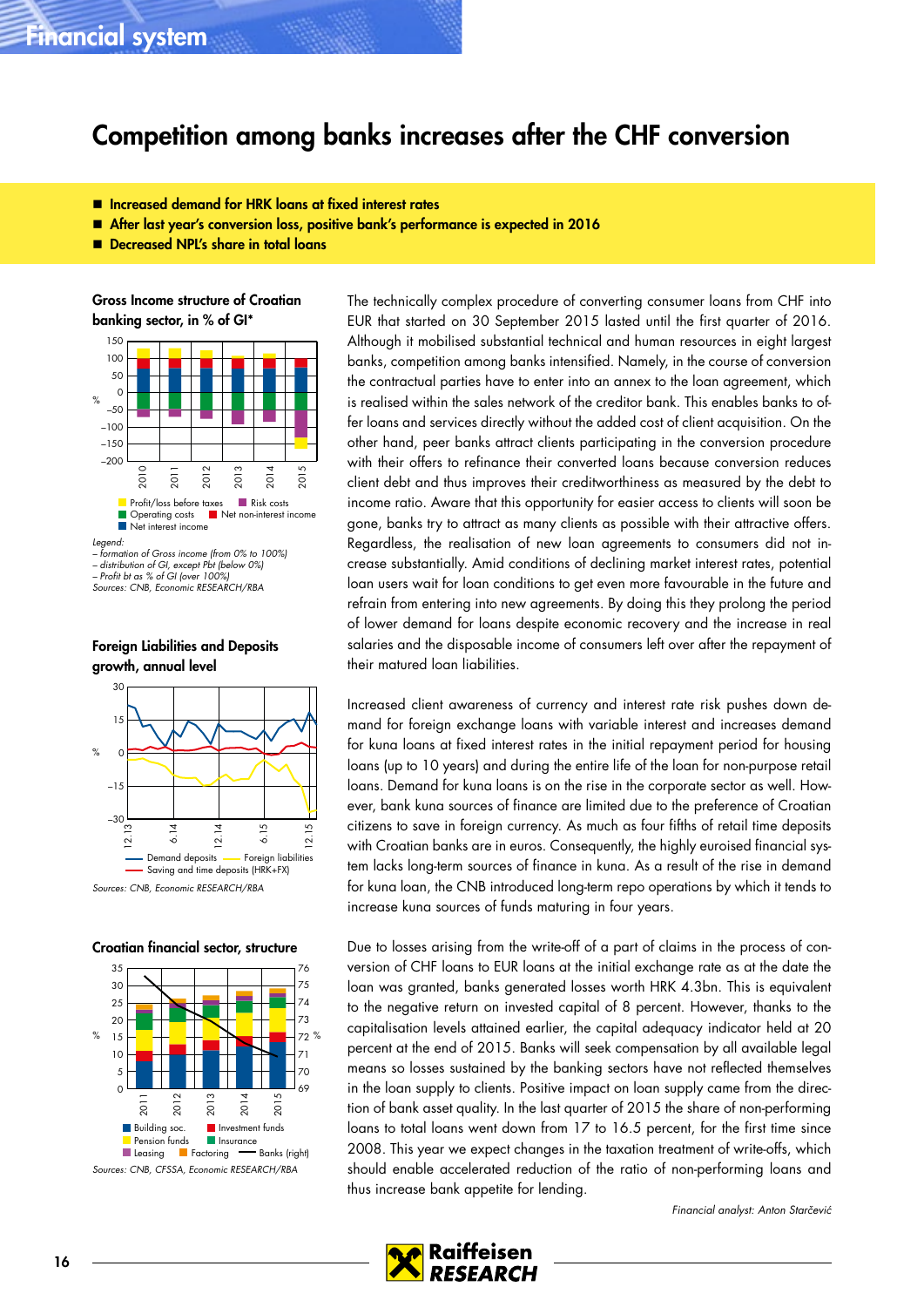### <span id="page-16-0"></span>Still waiting for recovery

- **Negative trends halted, stabilisation at low levels**
- No signs of a more substantial recovery in demand for housing loans

Given its exceptional importance in Croatia's overall economic activity, changes in the construction sector are a reliable indicator of developments in investments and their indirect influence on many other related activities (such as mining and quarrying, manufacturing, architectural and planning services, etc.). In the last two decades, the construction sector has undergone several important phases which made a strong contribution to the developments in the Croatian economy as a whole.

Thanks to investments into large infrastructure projects (like road building)

and construction of residential property, the construction sector experienced a real boom in the period from 2000 to 2008. As a result of the average annual growth of construction activity of 7.4%<sup>1</sup>, the share of construction in GVA went up from 5% in 2000 to 8.5% in 2008, thus exceeding the EU average of 6.4%. Favourable developments during the period resulted in the strong growth of the number of persons employed in the construction sector, with the number of those employed with legal persons increasing by over 40 thousand persons or 61% in the period from 2001 to 2008. Then came a period of a years-long recession during which the activity of the construction sector decreased considerably in annual terms for seven years in a row. Cumulatively, from 2008 to 2015 the GVA of the construction sector went down by as much as 44.3%, thus accounting for the largest negative contribution to the GVA decline in the observed period. At the EU level, a larger fall of the share of construction in GVA over the period under review was observed only in Greece, Cyprus, Spain and Ireland. Although its real annual decline slowed down to 0.6% in 2015 (from 6.7% yoy in 2014), the share of construction in GVA slid down to levels seen in 2000, totalling 5.0%. It went down to below the EU average which amounted to 5.4% last year. Negative developments are confirmed by the number of issued building permits that went down in the period from 2008 to 2015 by 48.5%, while the planned value of works went down by 49.6%. Given the steep fall in construction activity it is hardly surprising that the average annual number of persons employed in construction went down by over 31 thousand or 30.4% in the period between 2009 and 2015. The annual rates of decline, with several short-term interruptions have been seen almost uninterruptedly since September 2009. In the branch closely connected to construction, real-estate turnover, the number of persons employed went down by 72%.

1 Measured by the volume index of construction works.





RFSFARCH





Sources; CBS, Economic RESEARCH/RBA

### Consutruction and GFCF (2000–2015)

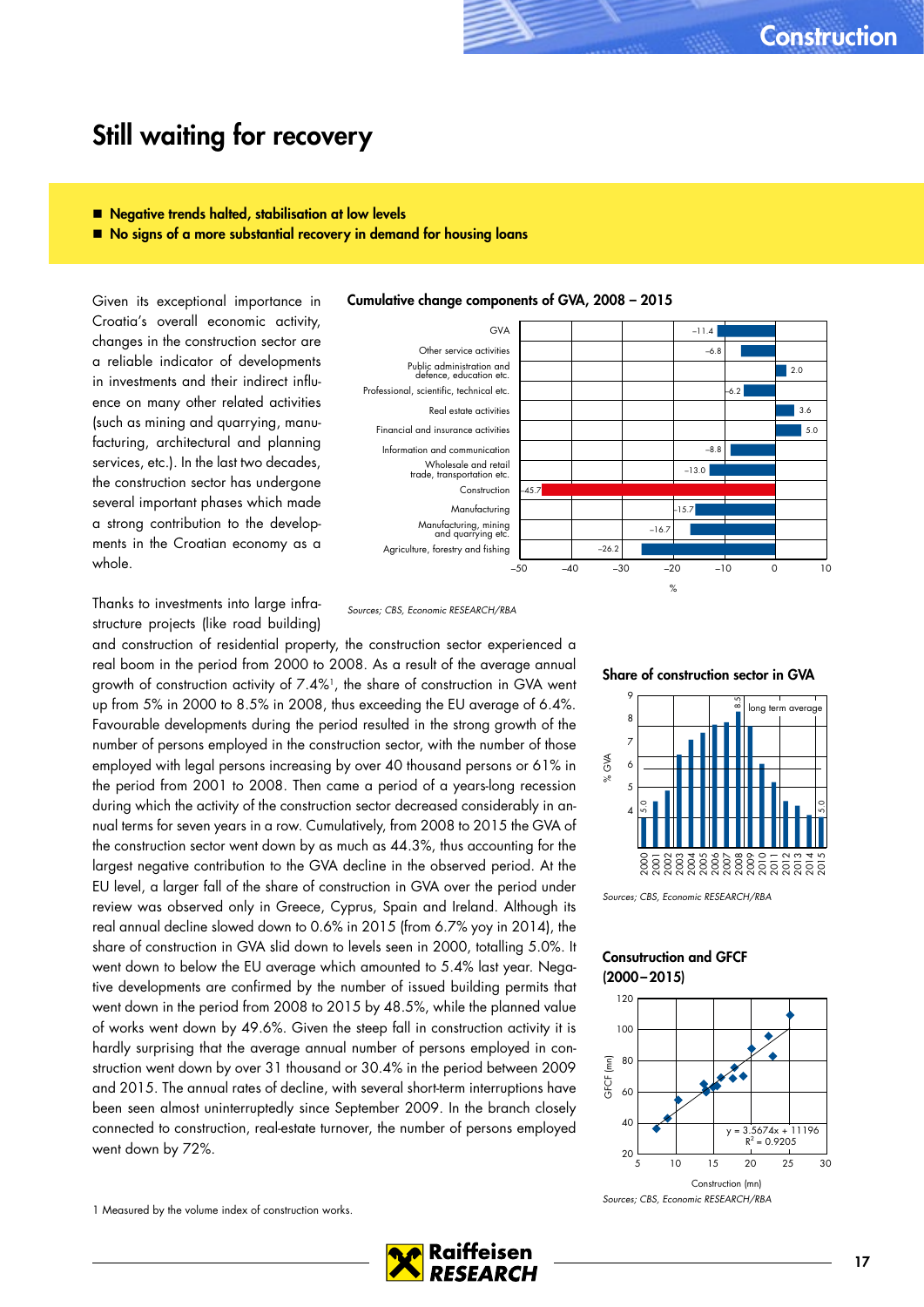### **Construction**





Sources; CBS, Economic RESEARCH/RBA

House price index (2010=100)



Sources: CBS, Eurostat, Economic RESEARCH/RBA

#### Achieved and asked prices



Sources: Burza nekretnina, Economic RESEARCH/RBA

Short-term construction activity indicators for 2015 show that, for the seventh year in a row, the volume of construction works, calculated on the basis of work hours of construction workers at building sites, continued declining. Nevertheless, the realised annual rate of decline slowed down in 2015, to 0.6%, from 7.3% in 2014, spurred by the decline in the number of hours of civil engineering works (by 1.8% yoy), while the volume of construction works on buildings went up by 0.9% yoy. The decline in the volume of construction works clearly reflects the lack of demand for housing but also the absence of investments into infrastructure. However, the value of new orders for construction projects indicates a rise of 1.3% on an annual basis in 2015, while at the same time the value of completed works with own workers went up by 7.3% in 2015 from a year earlier. On the other hand, the number of issued permits continued trending downwards in annual terms (4%). A contribution to the fall in the number of issued building permits on an annual basis came from the decline in the number of permits issued for the construction of buildings (8.1%), which account for over 82% of the overall number of issued permits in 2015. Despite this decline, the planned surface area of buildings which received permits in the period in question is 28.6% larger with the growth of planned value of works being 29.4% on an annual level. At the same time, the number of building permits for civil engineering works went up in the period by 19.3% yoy. However, despite the two-digit growth in the number of permits, the planned value of works for which permits were issued is lower by 22.9% per annum.

Although this year's outlook does not provide for optimism as regards more significant positive developments, we expect exceptionally negative trends to be reversed, that is, the construction sector to stabilise at exceptionally low levels given the fact that some of the latest indicators show that the construction sector might have finally hit rock bottom. The ability to utilise substantial funds to launch investments within the framework of EU funds largely depends on the stage of project preparation and administrative capacity to withdraw funds. In addition, the opportunity for better results is to be found in the programme of the energy renovation of buildings. Nevertheless, demand for residential property largely depends on the labour market that remains burdened by uncertain recovery and low employment. Consequently, demand for housing loans and long-term investments remain down. Namely, ever since the pre-crisis 2008, the residential property market indicates a substantially reduced liquidity level, reflected in much higher supply than demand. This is confirmed by the CBS data on the number of new dwellings sold in Croatia, which totalled 1672 last year. Compared to the record 2006, the number of transactions went down by almost a half (50.6%). It is evident that not even the improved financial availability of real estate<sup>2</sup> managed to spur more significant demand for housing loans. Interest rates on newly granted housing loans in the last two years, although stagnating, held at relatively high level, thus additionally contributing to the present weak demand for residential

2 The financial availability of real estate is defined as the ratio of the average loan rate to the available income of households.

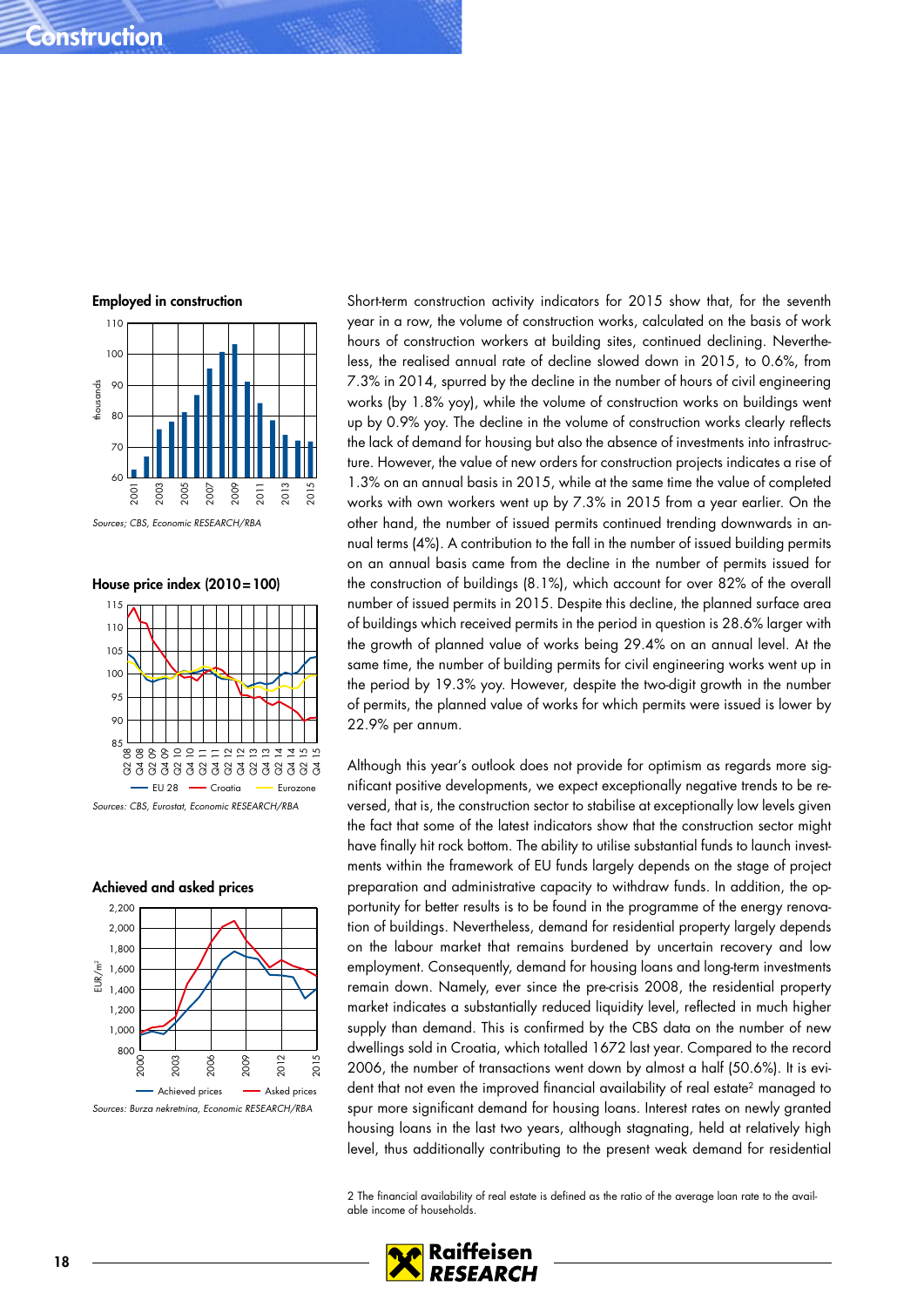real estate. In addition, they have not joined the noticeable downward in the comparable interest rates in the euro area, thus partially reflecting the higher sovereign risk premium (which increases the interest spread among countries). As a result, with the continued household deleveraging process, there are still no signs of a more substantial recovery in demand for housing loans.

According to the CBS data, the trend of a mild rise of the average price of new dwellings sold continued last year. At the level of the Republic of Croatia as a whole, its growth rate accelerated to 1.6% (from 0.9% in 2014). However, since data indicates that the Zagreb area registered a decline in the average price of new dwellings on an annual level (by 1.3% from 2014), it is evident that rising prices of new dwellings in other settlements (especially in the coastal region) caused an upward trend at country level.

Regional differences are also confirmed by the latest Eurostat data on developments in the prices of residential property measured by the aggregate Residential Property Prices Index (RPPI) that is methodologically adjusted to the so-called House Price Index. According to this indicator, prices of real estate property in Croatia were 2.9% lower in 2015, on an annual basis, than in 2014. In addition to the reduction in the price of existing real estate property (1.4%), in annual terms, the overall decline in the price of residential property was greatly aided by the pronounced reduction in the price of newly-constructed real estate (6.1%). The prices of real estate in Zagreb registered an annual decline of 2.1%, while the prices on the Adriatic coast went down by 3.3% as compared to 2014. In contrast to Croatia, Eurostat data on the developments in real estate prices indicate a continuation of the annual price growth in the euro area and the EU, of 2.9% and 3.8% respectively, confirming the trend started early in 2013. Among the EU member states the greatest annual price growth in Q4 2015 was registered in Sweden (14.2%), Hungary (10.3%) and Great Britain (7.1%), while a more substantial decline, apart from Croatia (2.1%), was seen in Italy (0.9%) and on Cyprus (0.6%).

Although the latest data indicate that the years-long downward trend in the prices of real estate in Croatia has neared its end, fact remains that the market remains poorly liquid and heavily fragmented (so high quality real estate at good locations find their buyers even at higher prices). In other words, it is clear that the surplus in supply of "lower quality'' properties at less attractive locations will continue to create downward pressure on average prices. Therefore, greater liquidity and a more noticeable demand that would cause an upswing in the real estate market may be expected only after stable recovery in the labour market. This means, above all, the growth of employment, especially among the young, which is not bound to happen in the short term and depends heavily on future moves of economic policy-makers.

Financial analysts: Mate Rosan, Tomislava Ujević





Sources: CBS, Economic RESEARCH/RBA

### Construction works done and new orders



### Housing loans interest rates



<sup>\*</sup>with currency clause Sources: CNB, ECB, Economic RESEARCH/RBA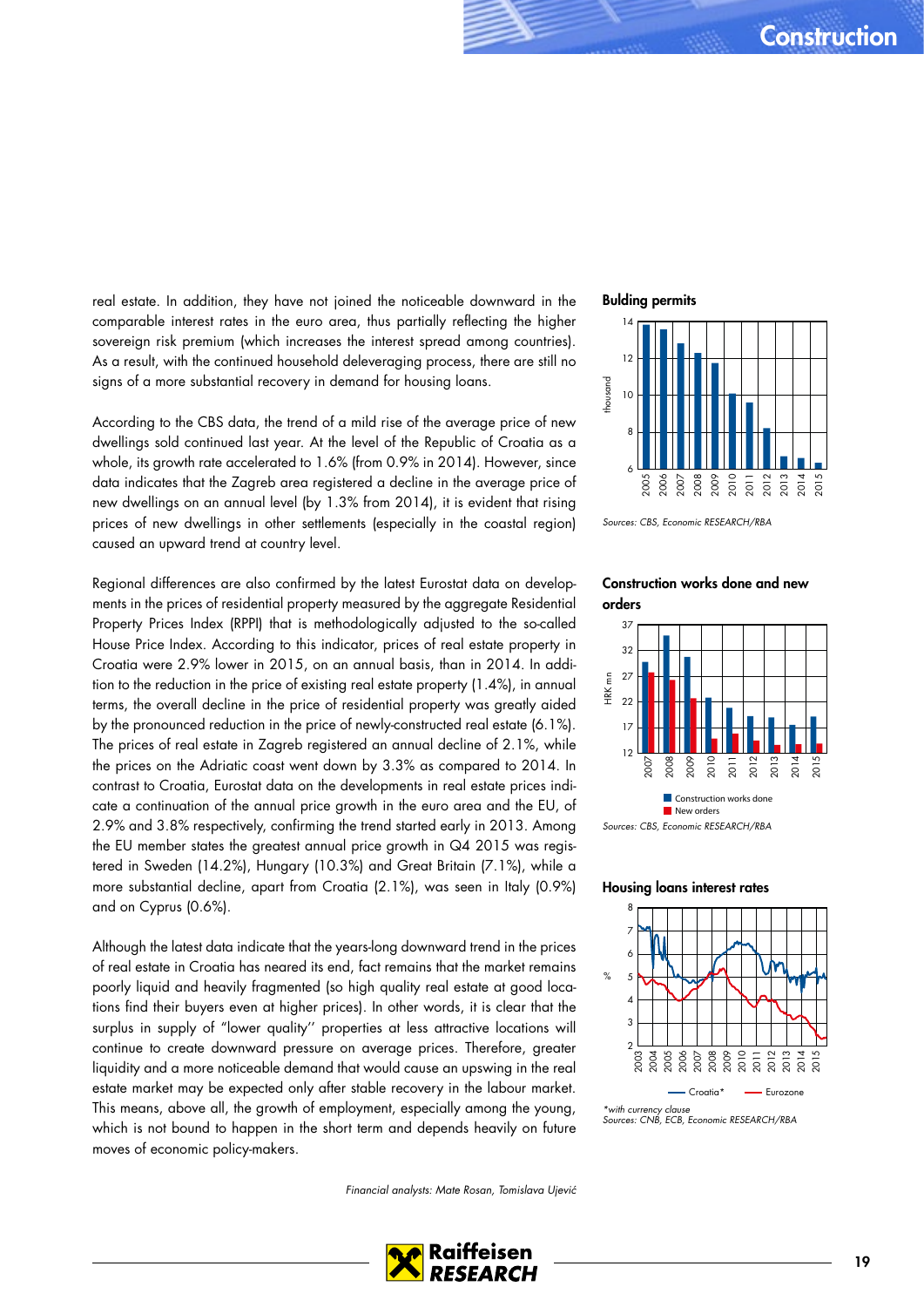# <span id="page-19-0"></span>Changing sentiment

- **Mixed returns on regional equity indices**
- Neutral performance of ZSE indices since the beginning of the year
- Strong growth of ĐĐ Holding due to new contracts

CEE indices – performance since the beginning of 2016



\* in local currency, value on April 19, 2016 (6:30 PM) Sources: Bloomberg, Raiffeisen RESEARCH/RBA

Regular turnover



Source: ZSE, Raiffeisen RESEARCH

While global sentiment was mostly negative early in the first quarter due to concerns about the slowdown in the Chinese economy and low oil prices, the optimism was restored by the end of the period as a result of further easing of the ECB's monetary policy. Nevertheless, the sentiment from global markets was not equally reflected in the movements of the leading CEE indices as they registered mixed performance. The growth forerunner was the Turkish BIST National 100, which profited from the recent expansionary monetary policy measures. The Hungarian BUX also boasted a nice growth on the wings of global recovery. The Russian MICEX went up due to the rise in the oil prices. On the other side, the greatest fall was seen by the Czech PX, despite the high share of financial sector shares. Local factors prevailed in the Romanian market as well, pushing BET value down despite the growth of energy and financial sector shares.

Similarly as the majority of European indices, the ZSE indices, after having sharply fallen at the beginning of the year, recovered later on. The CROBEX thus almost stagnated since the beginning of 2016, with its fall coming in at only –0.2% while CROBEX10 added 0.5%. Broken down by sectors, CROBEXtransport went down the most due to the slowdown of the Chinese economy, while the lowest decline was seen by the shares of the industrial and tourist sectors. Of the CROBEX constituents, the best performance was posted by Đuro Đaković Holding, +35%, thanks to the entry into several new contracts. The greatest decline was registered by shares of Dalekovod and Belje.

Turnover on the ZSE was again quite low with a downward tendency so the average daily regular equity turnover totalled HRK 6.6 million. The most traded share was HT, HRK 84 million in total and 20% of the overall turnover. Total market capitalisation of shares on the ZSE at the end of the first quarter stood at HRK 122.6bn, down by 4.3% compared to the end of 2015.

Return of CROBEX constituents in the first three weeks of 2016 (dividends not included)\*

Financial analyst: Ana Turudić



\* return calculated as on April 19, 2016 (6:30 PM). Sources: ZSE, Raiffeisen RESEARCH

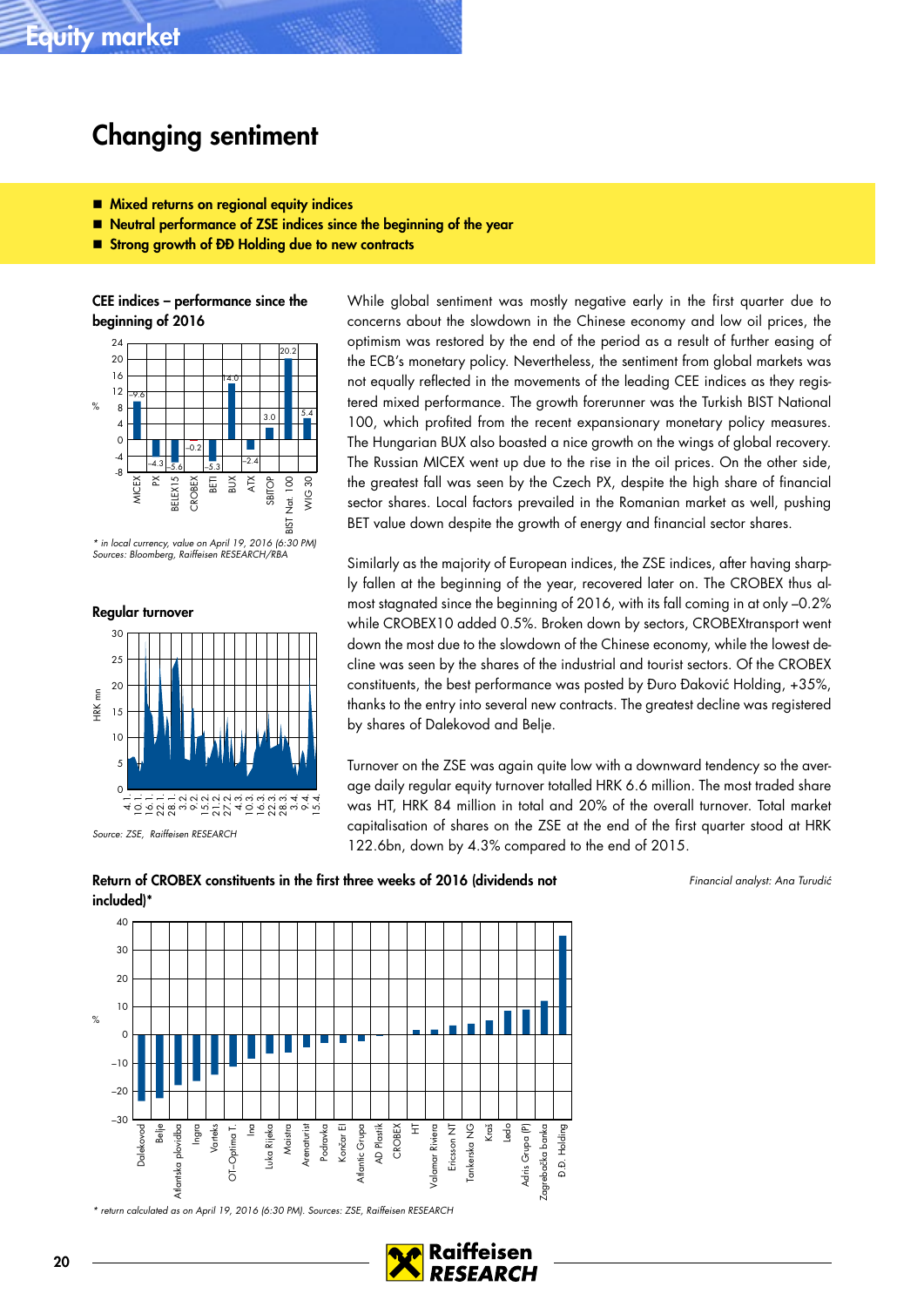### <span id="page-20-0"></span>Low liquidity expected to continue on the ZSE

- High liquidity and favourable macroeconomic forecasts expected to support CEE equity indices
- **P/E 2016e of CROBEX10 high compared to other CEE equity indices**
- Start of reform implementation could raise interest and liquidity on the ZSE

Central banks' decisions will remain in the focus of investors in the next quarter since the ECB recently introduced additional measures of monetary policy easing. This means that high liquidity in the system and relatively favourable macroeconomic outlook could support equity indices so we expect CEE indices to grow. Relative to the estimated profit of constituents in 2016e, the Russian MICEX is the most attractively valued (P/E 2016e: 7.7×) among CEE equity indices. However, due to the disbalance between supply and demand in the oil market and still-strained political relations its growth potential is expected to be realised in the second half of the year. The greatest expected long-term growth rate of the earnings of its constituents, totalling 5.1%, is boasted by the Romanian BET.

### CROBEX10 composition by sector



The focus of investors in the domestic market will remain on the implementation of structural reforms and fiscal consolidation. Nevertheless, in the upcoming period

we are counting on positive impulses from another successful tourist season and started recovery of consumer optimism resulting from the absence of inflationary pressures. Accordingly, developments on the ZSE will be predominantly influenced by local factors and only to a lesser extent by global developments. Therefore we expect the CROBEX to grow at a minimum rate in the second quarter. Much potential for growth is not given in the relative valuation either. Its expected P/E ratio for 2016 is 16.1x, while the estimated long-term growth rate of its earnings is only 2%. Still, we expect the government to adopt a plan of reforms and start implementing them as soon as possible, which would surely have a positive effect on investment climate and the equity market and raise optimism and liquidity by the end of the year.

Financial analyst: Ana Turudić

#### P/E ratios in comparisson



\* BET excl. Fondul Proprietatea Sources: Thomson Reuters, IBES, Bloomberg, RBI/Economic RESEARCH/RBA



P/E ratios of CROBEX10 members\*

\*excl. INA and Kraš Sources: Bloomberg, RBI/Raiffeisen RESEARCH